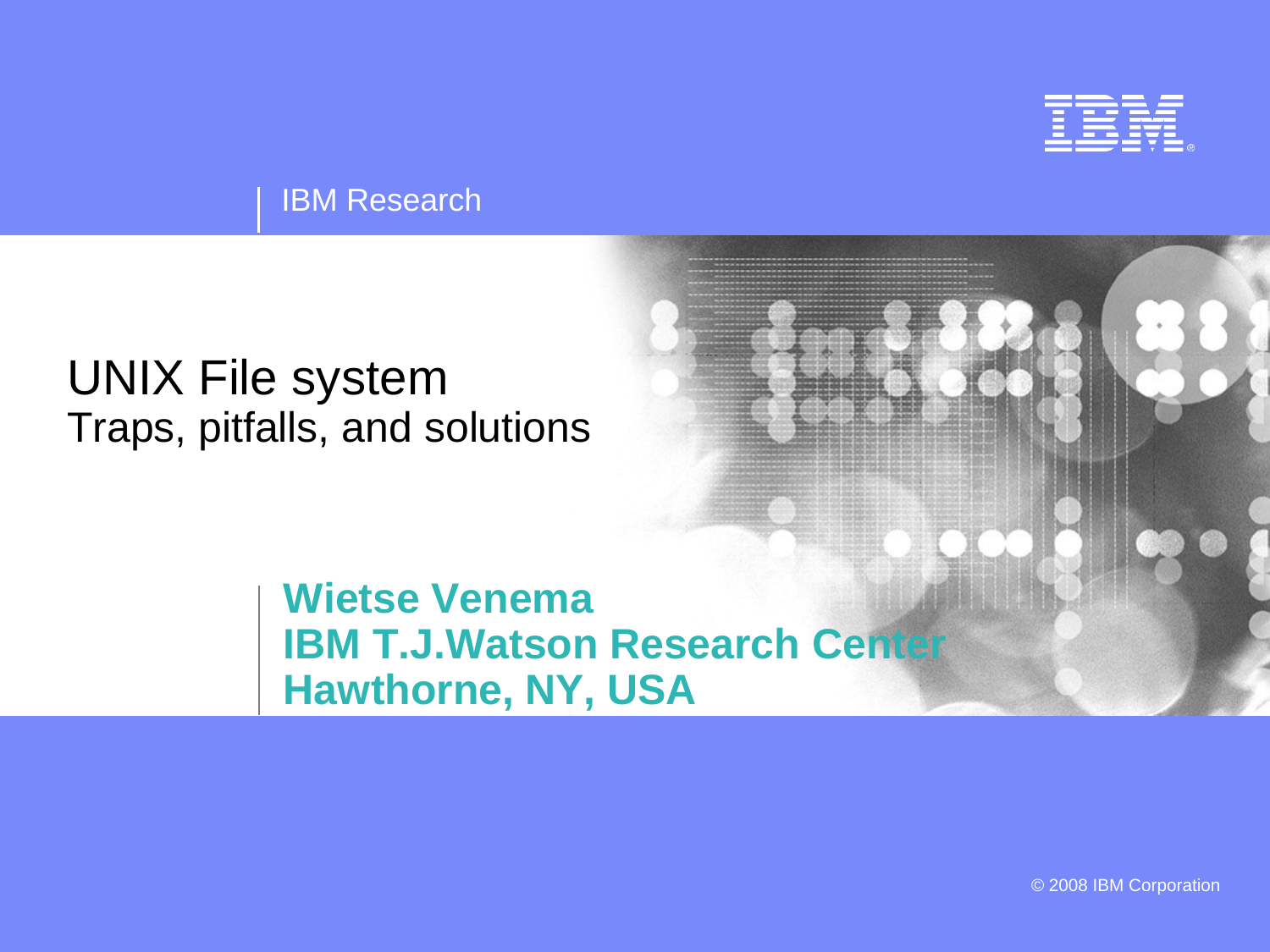

## **Overview**

- **UNIX file system architecture.** 
	- Features.
	- Gotchas (non-obvious consequences).
- Vulnerability case studies (not UNIX specific).
	- World-writable directories.
	- Race conditions.
	- Walking a hostile directory tree.
- **Lessons learned.**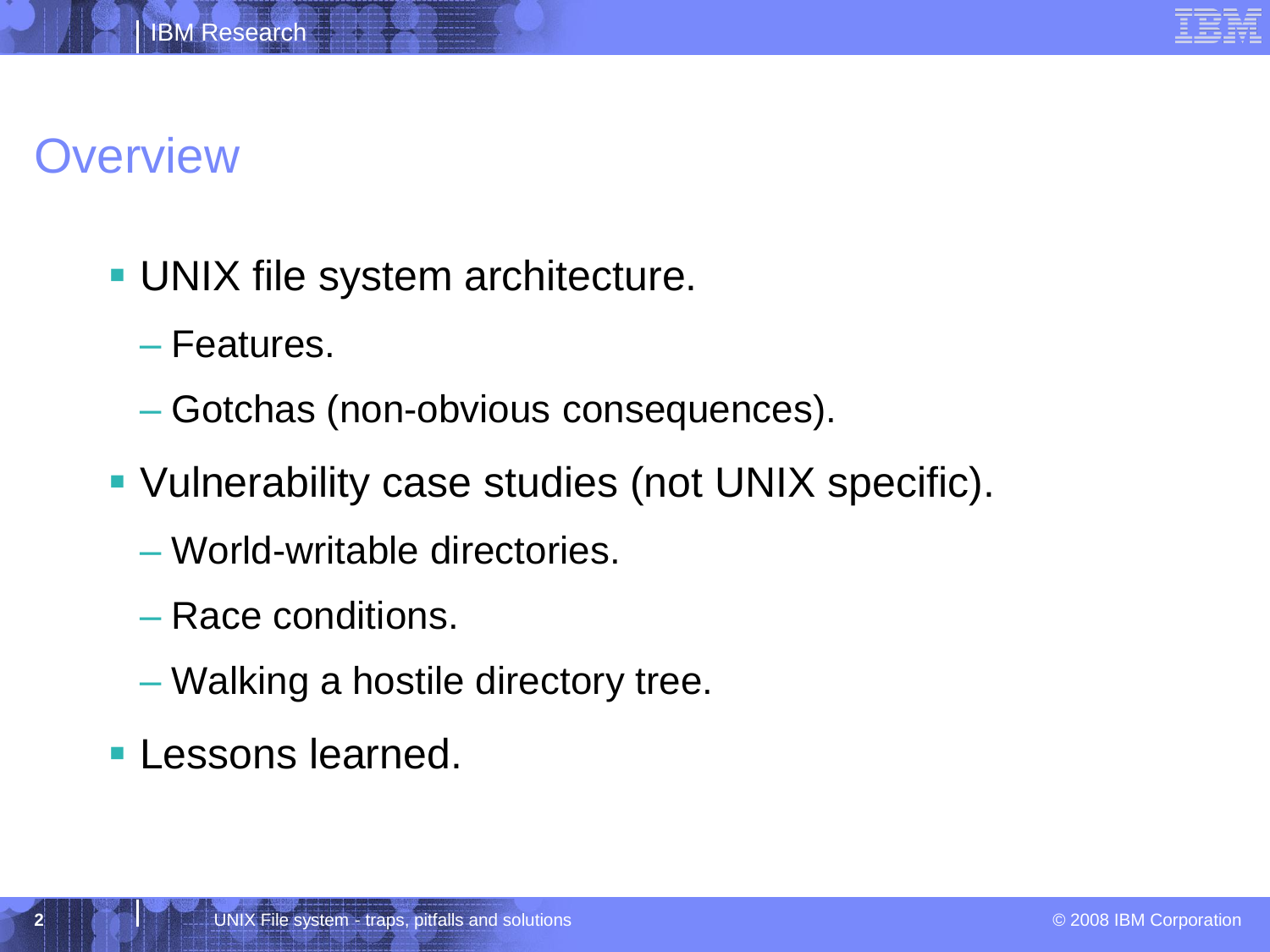

#### UNIX file system architecture

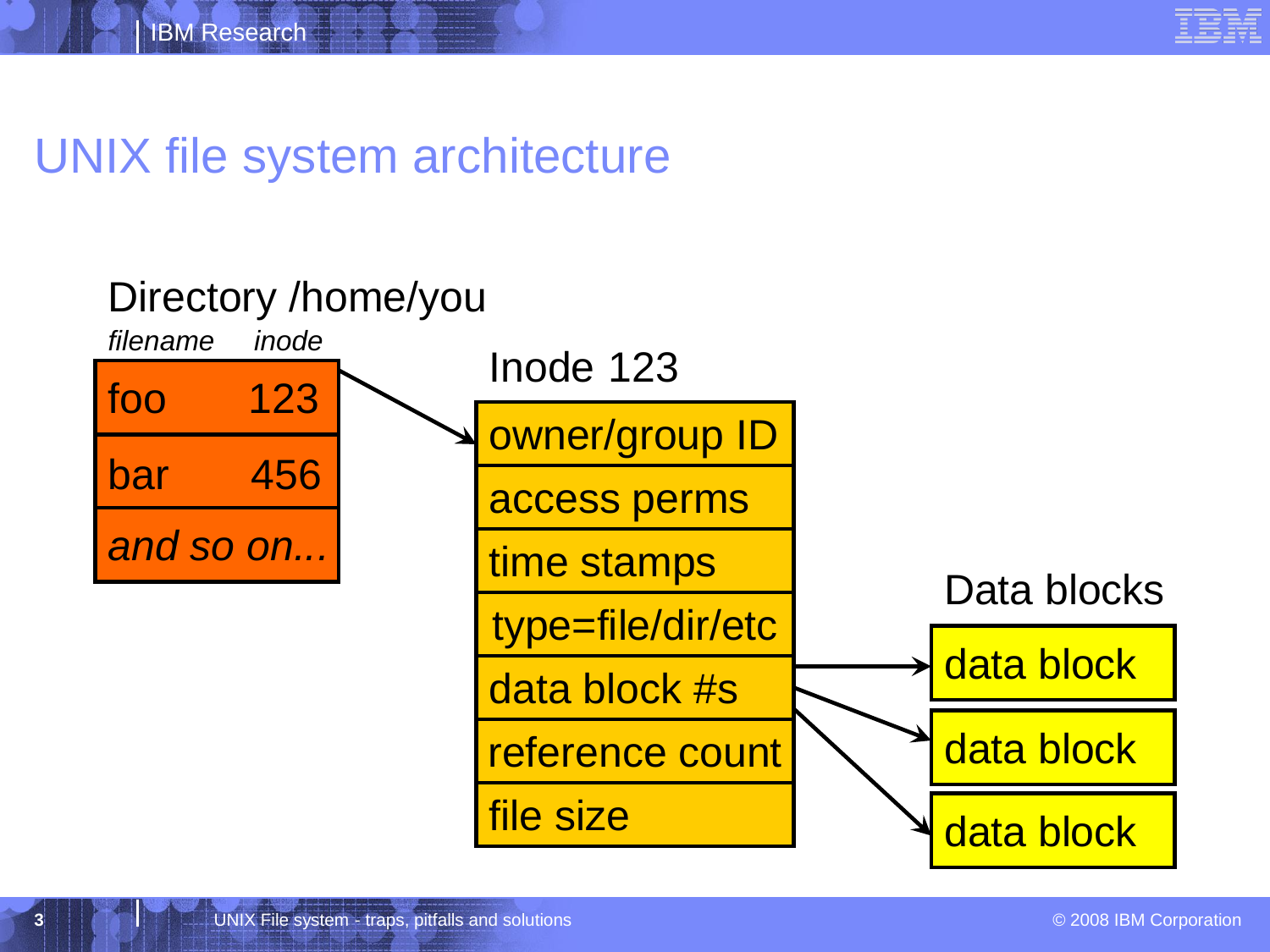

#### Direct and indirect data blocks

(the truth, the whole truth, and nothing but the truth)

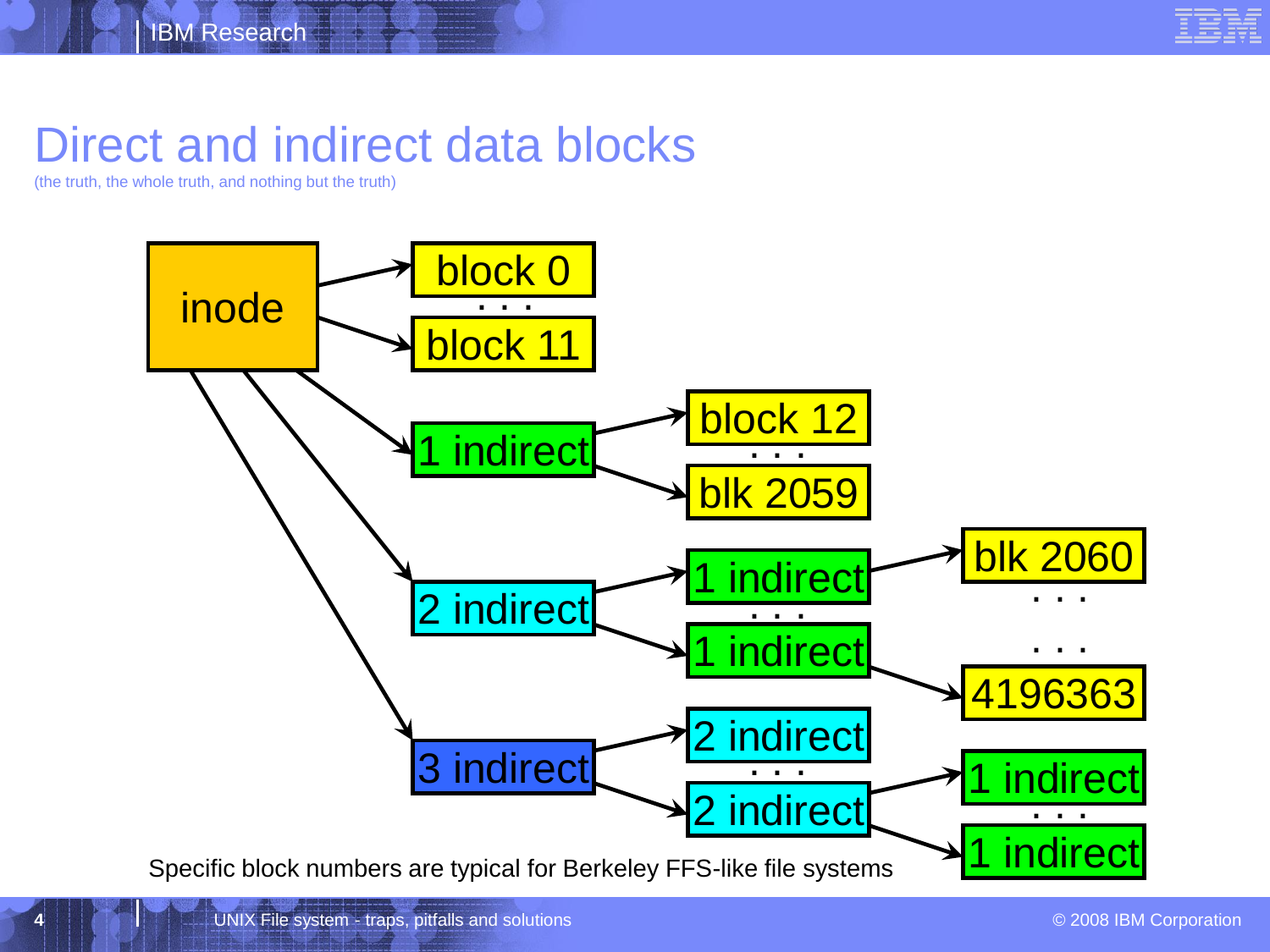### UNIX file system features (gotchas will be next)

- Separation of file name, file attributes, and file data blocks.
- Names may contain any character except "/" or null.
- Shared name space for files, directories, FIFOs, sockets, and device drivers such as */dev/mem* or */dev/ttya* ("everything is a file").
- Permission check on *open/execute*, not *read/write*.
- **Files can have holes (regions without data blocks).**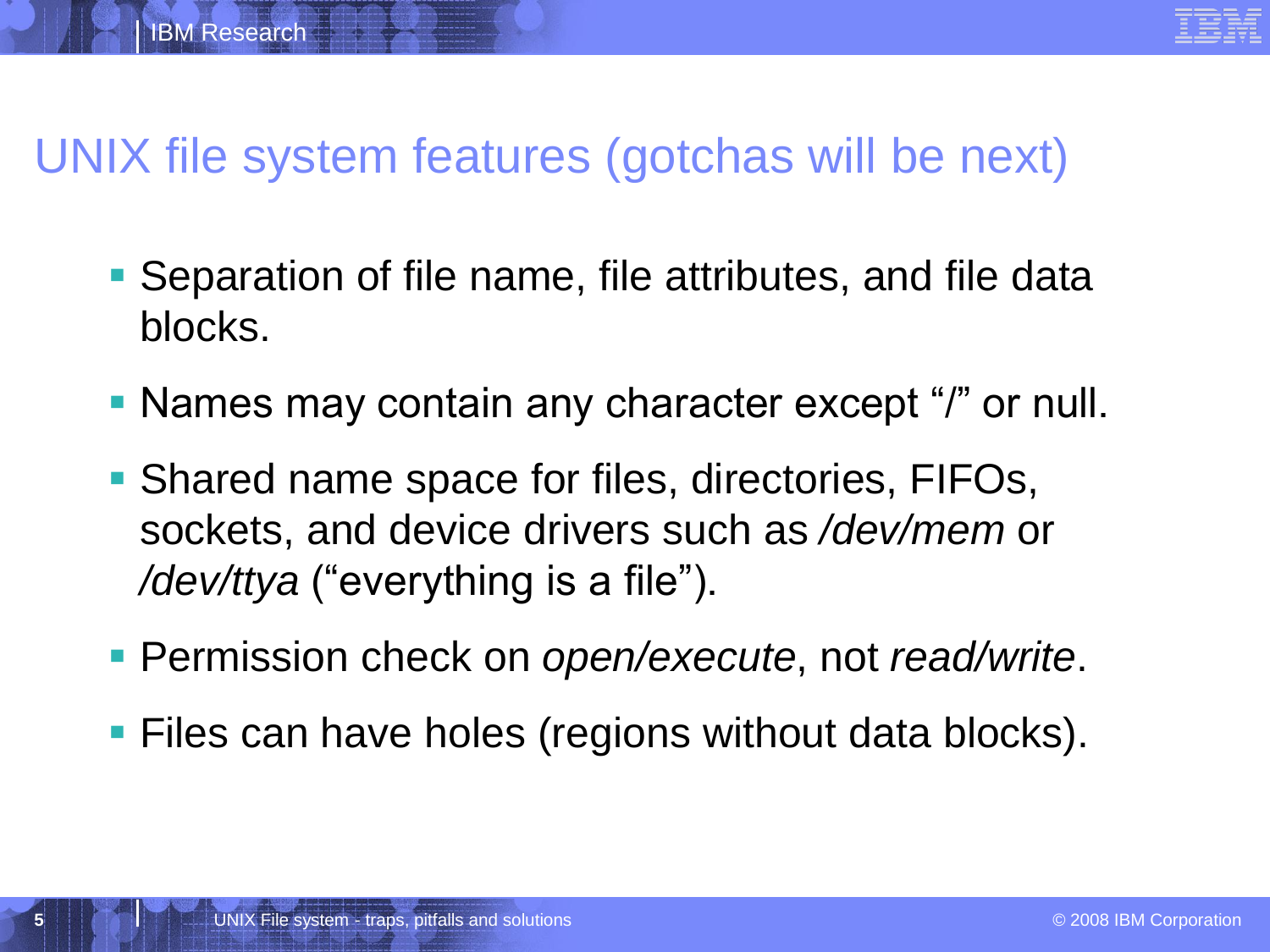#### UNIX file system gotchas (unexpected consequences are bad for security)

- Feature: separation of file name, file attributes, and file data blocks.
	- *Multiple names* per file system object (multiple directory entries referring to the same file attribute block). Also known as multiple *hard links*.
		- Opportunities for name aliasing problems.
	- *Zero names* per file system object (when a file is deleted, the attributes and storage survive until the file is closed or stops executing).
		- A deleted file may not go away immediately.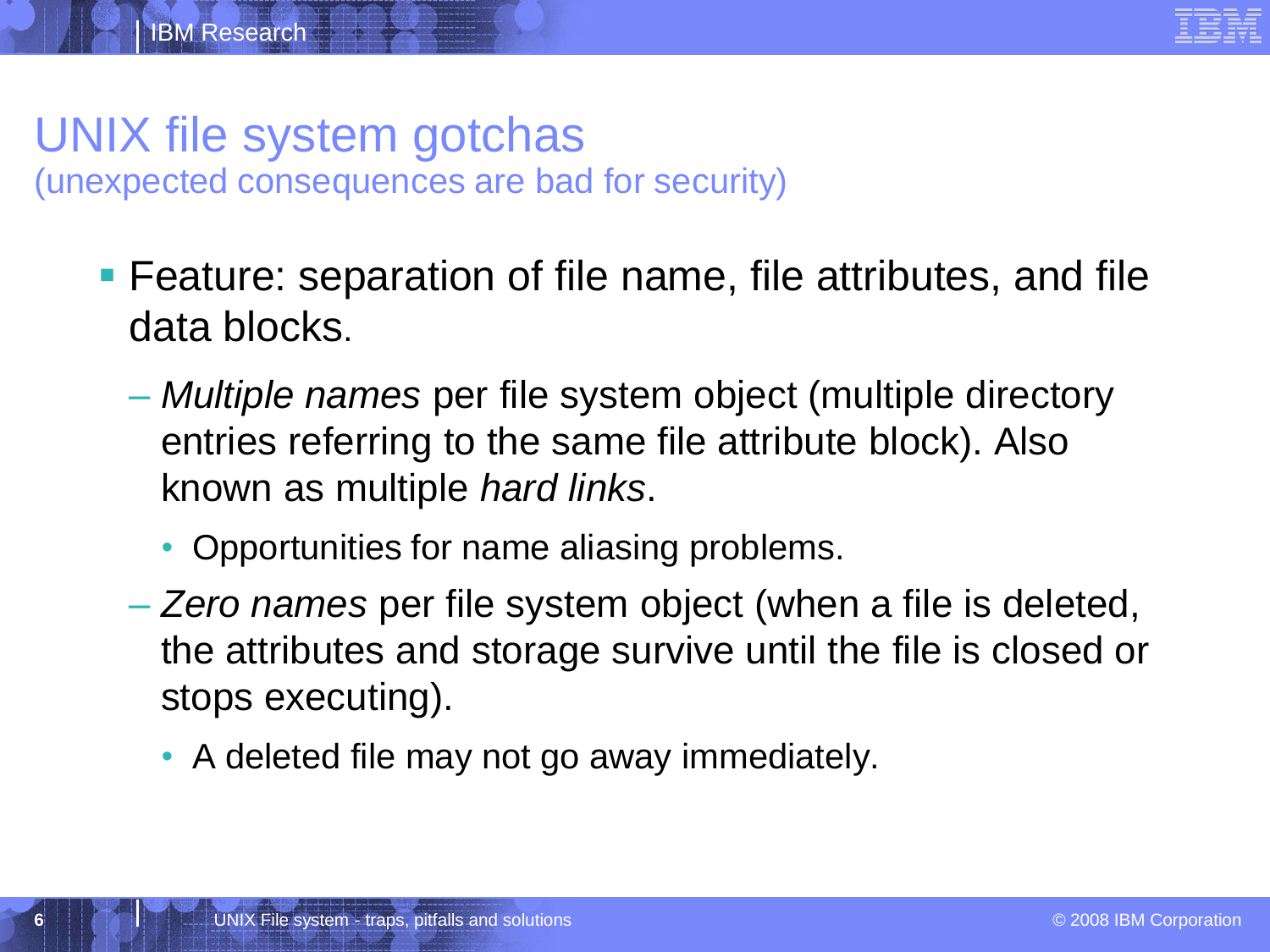

#### UNIX file system gotchas

- Symbolic links provide another aliasing mechanism (a symbolic link provides a substitute pathname).
- **Feature: a file name may contain any character except** for "/" or null.
	- Beware of file names containing space, newline, quotes, other control characters, and so on.
	- Many UNIX systems allow ASCII codes > 127, causing surprises with signed characters.
		- Example: isalpha() etc. table lookup with negative array index.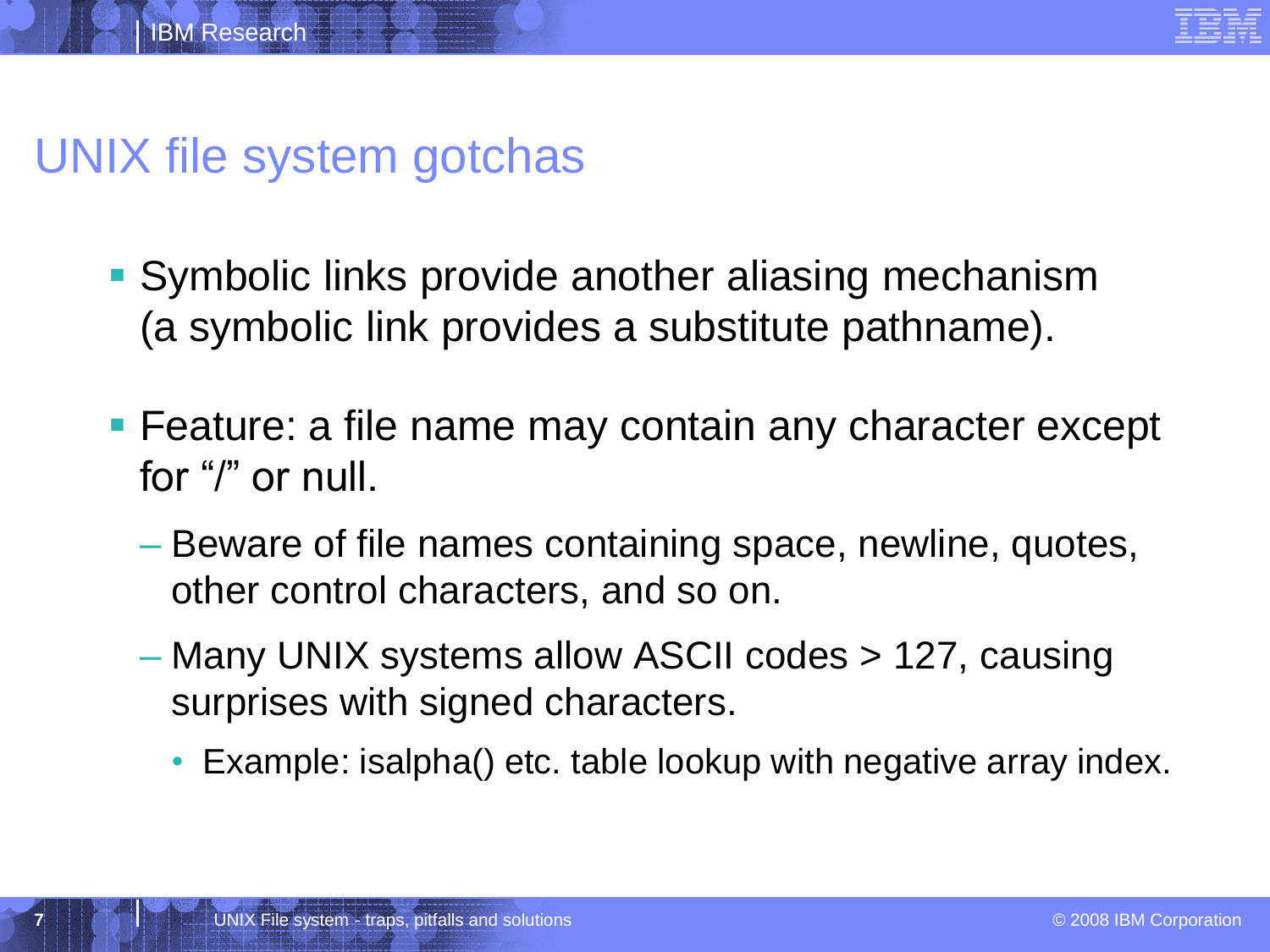

#### UNIX file system gotchas

- **Feature: shared name space for files, directories,** FIFOs, sockets, and device drivers such as */dev/mem* or */dev/tty01* ("everything is a file").
	- The open() call may cause unexpected results (like blocking the program) when opening a non-file object.
		- Example: opening a FIFO or a serial port device driver**.**
	- Reading a non-file object such as /dev/mem may lock up systems with memory-mapped hardware.
		- Example: reading device control registers.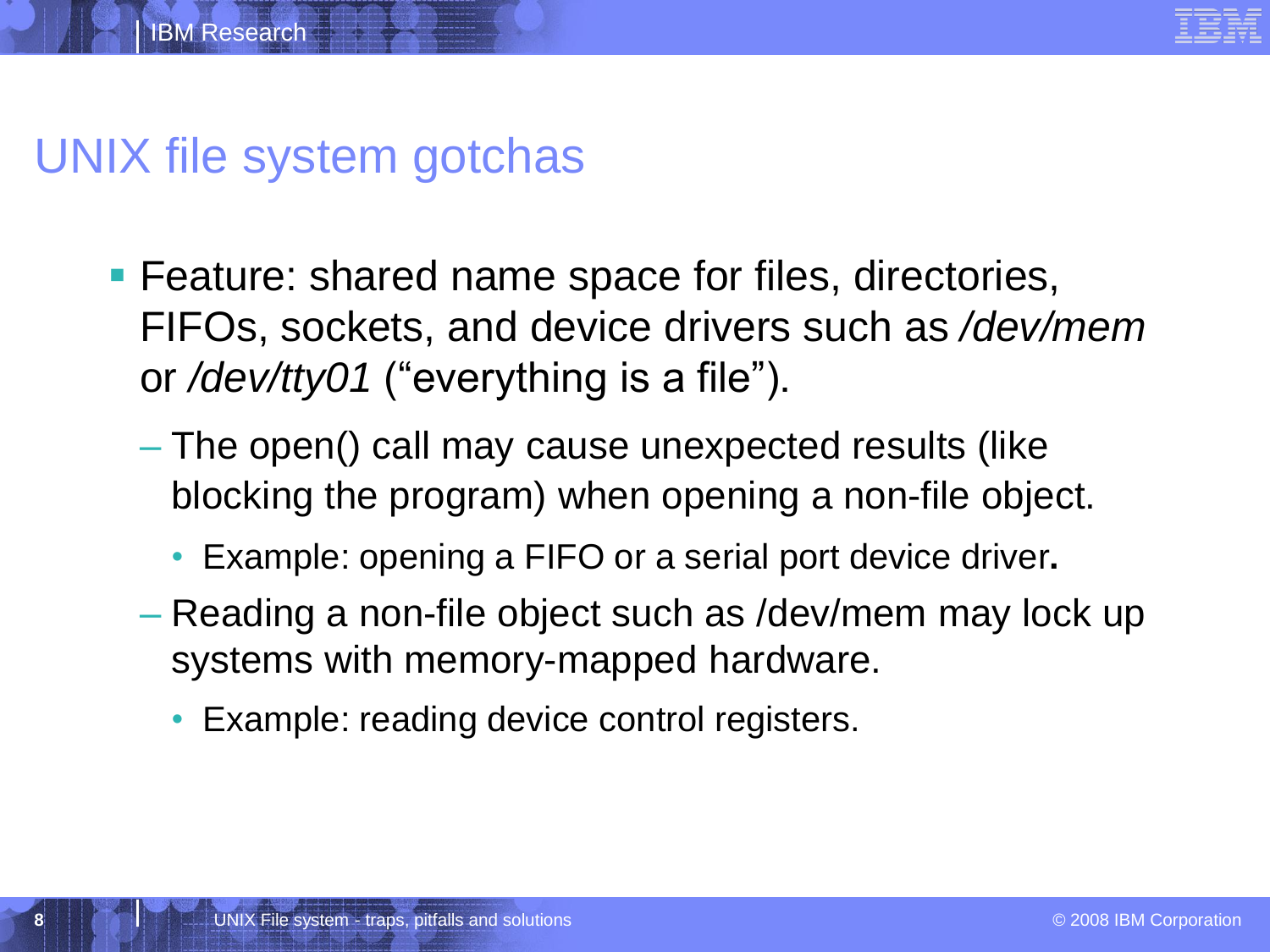

#### UNIX file system gotchas

- **Feature: access permission check happens on** *open/execute* not *read/write*.
	- No general way to revoke access after a file is opened.
		- This also applies to non-file objects such as sockets.
	- Files must be created with correct permissions (as opposed to setting permissions after creating them).
- **Feature: files can have holes (regions without data** blocks; these read as blocks of null bytes).
	- The copy of a file can occupy more disk space than the original file.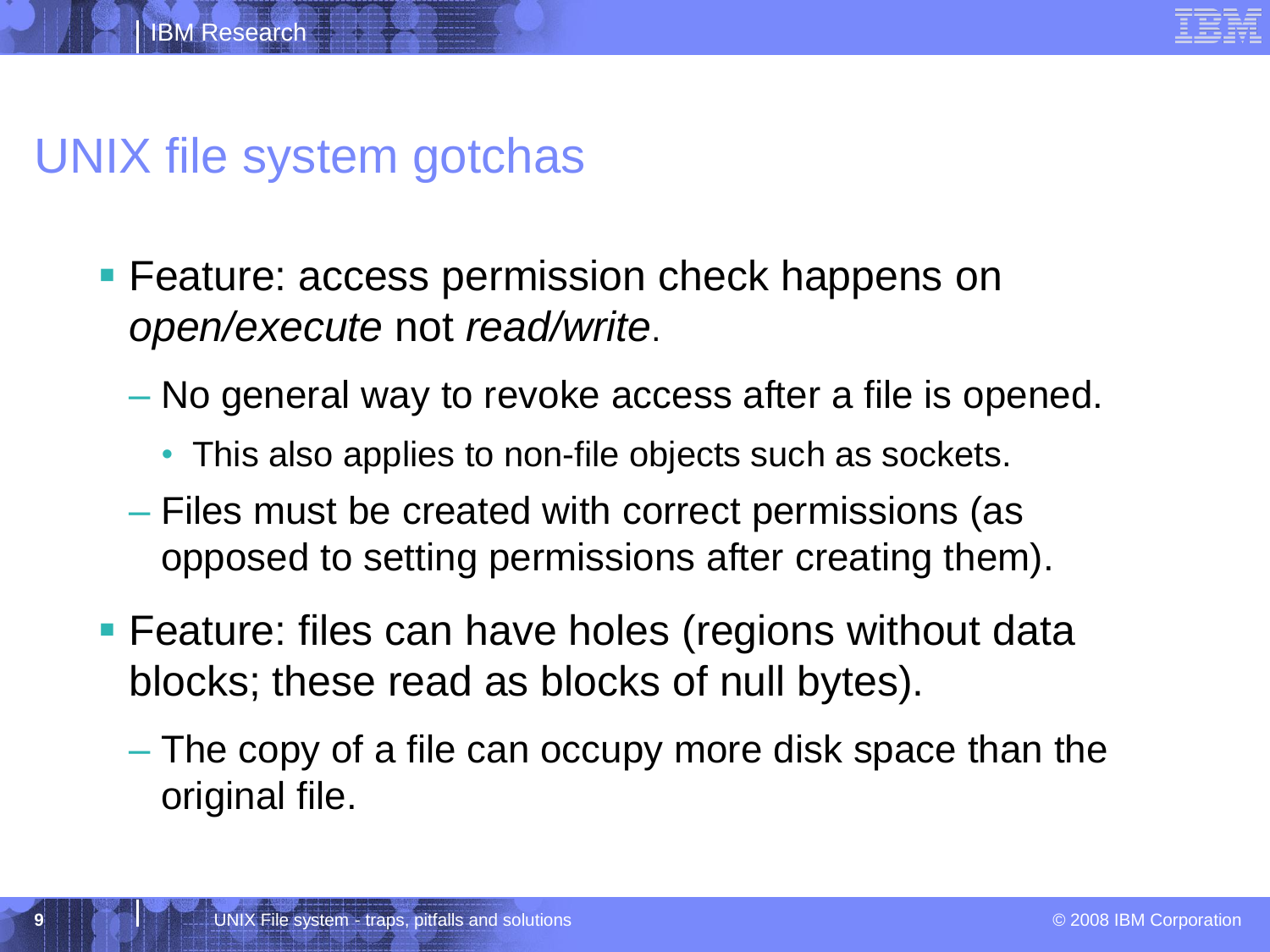

# **File system case study: The evils of worldwritable directories**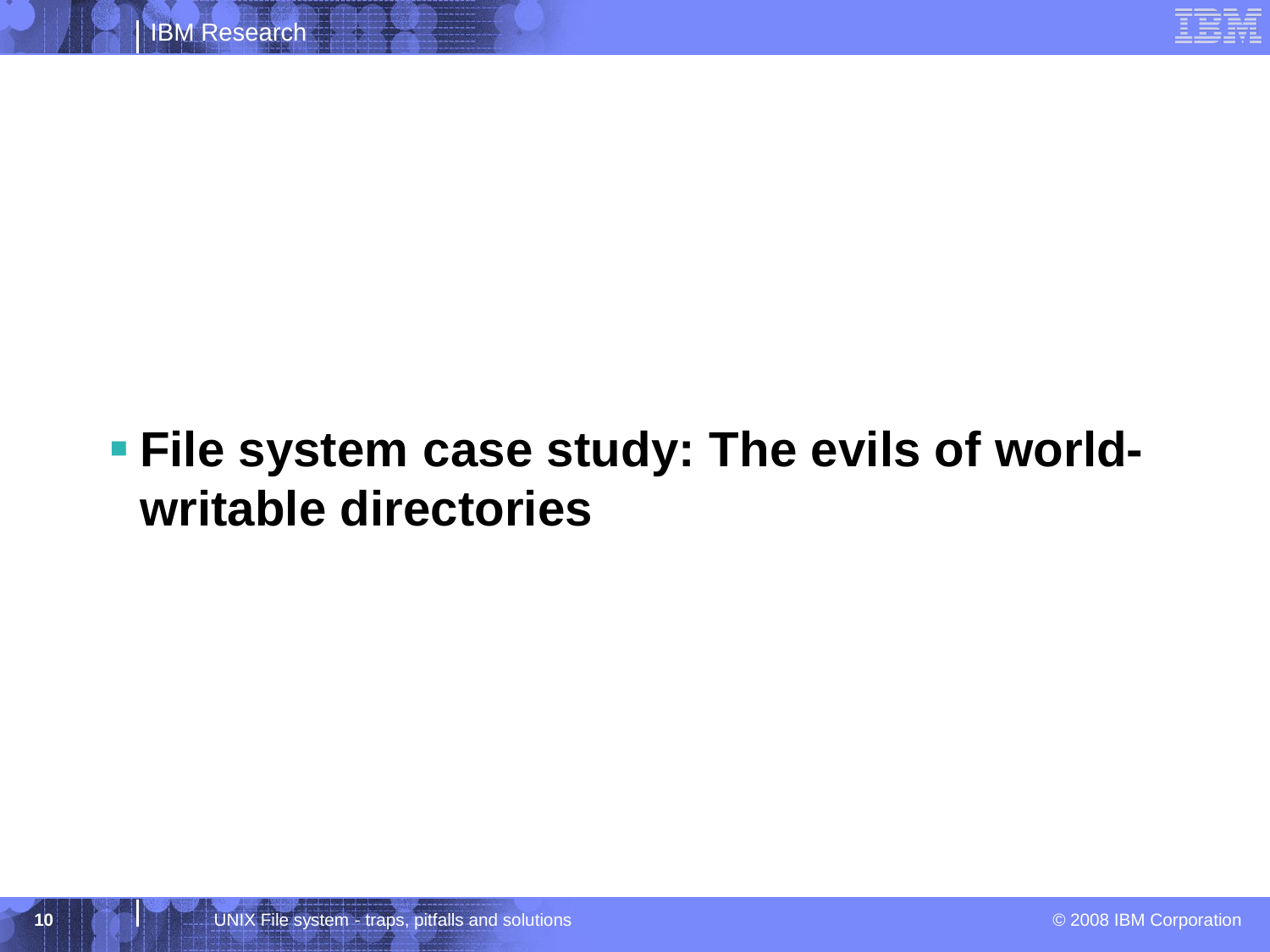# **Overview**

- **Traditional UNIX mail delivery architecture.**
- Multiple security problems caused by world-writable directories.
- **Plugging the holes that result from bad design.**
- **"Solutions" introduce new problems.**
- **Fixing the problem requires changing the design.**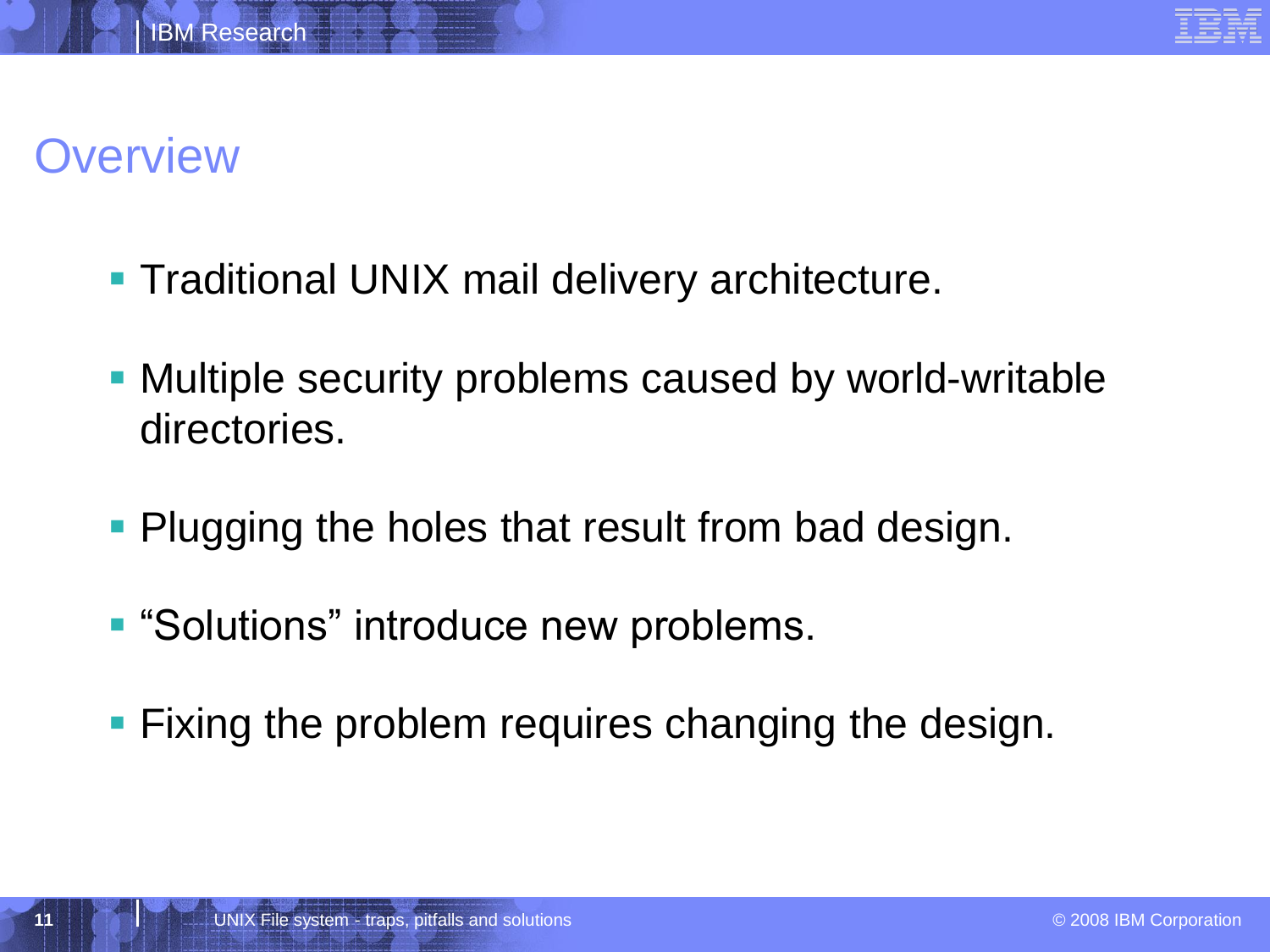

## Traditional UNIX mail delivery architecture

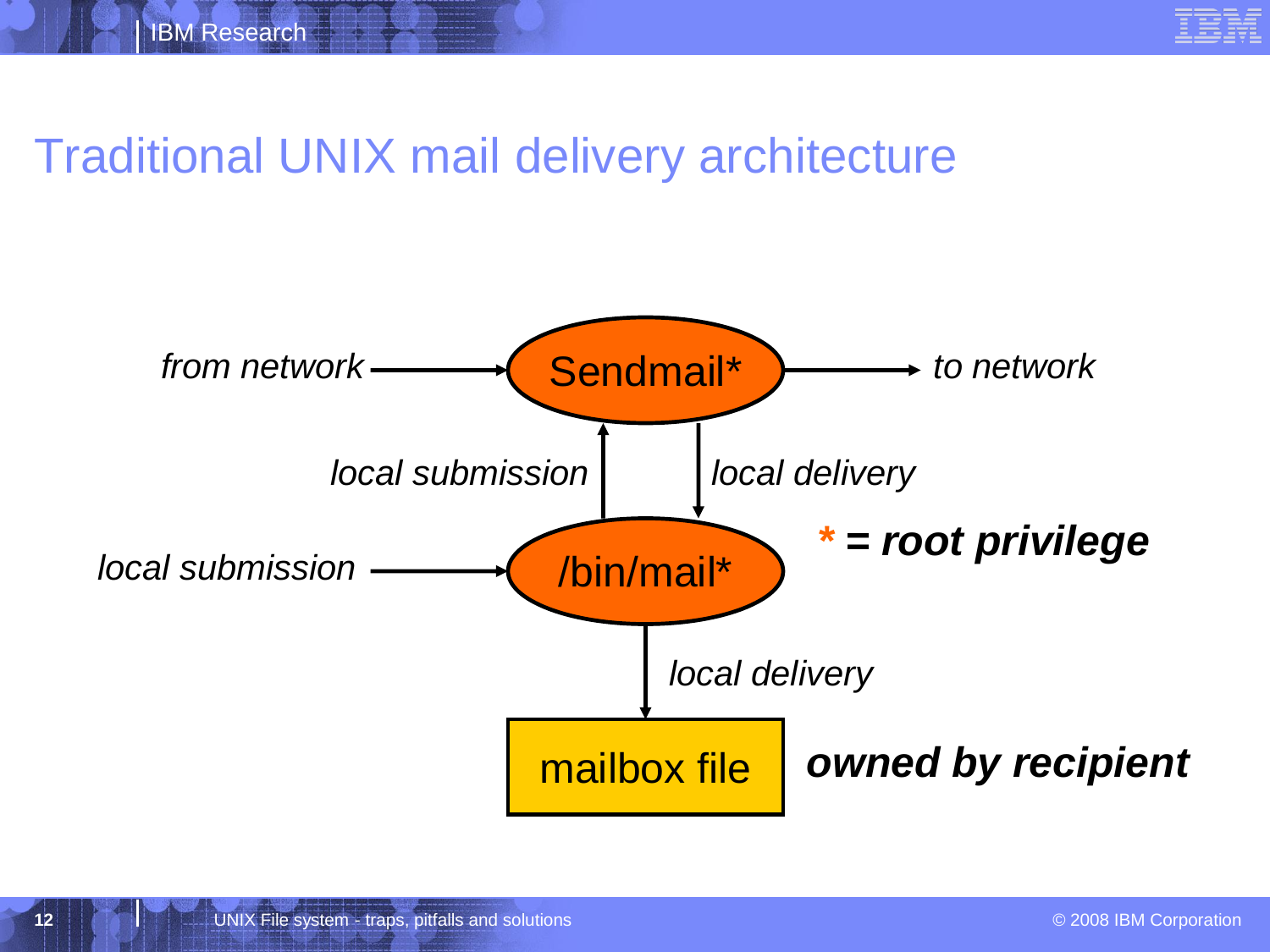#### Traditional UNIX mail delivery architecture

IBM Research

- Mailbox files are typically named */var/mail/username*.
- **Mailbox files are owned by individual users.** 
	- Therefore, */bin/mail* needs root privileges so that it can create and update user-owned mailbox files $1,2$ .
- Mail reader programs are unprivileged.
	- Therefore, the */var/mail* mailbox directory needs to be world writable so that mail reader software can create */var/mail/username.lock* files.

<sup>1</sup>Assuming that changing file ownership is a privileged operation.

2Historical Sendmail is privileged for more reasons (see part IV, Postfix).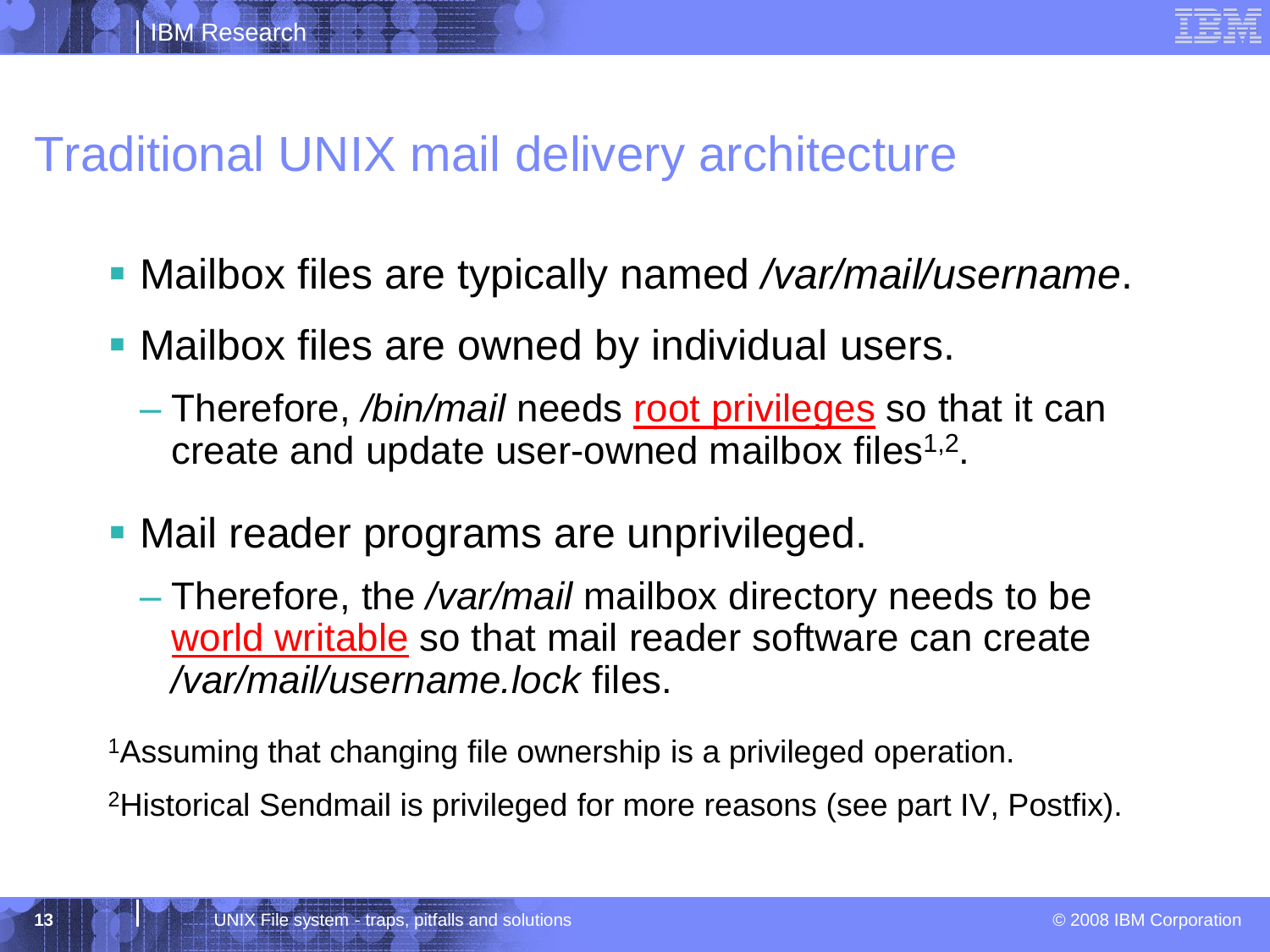

## /bin/mail delivery pseudocode

save message to temporary file

for each recipient

lock recipient mailbox file

append message to recipient mailbox file

unlock recipient mailbox file

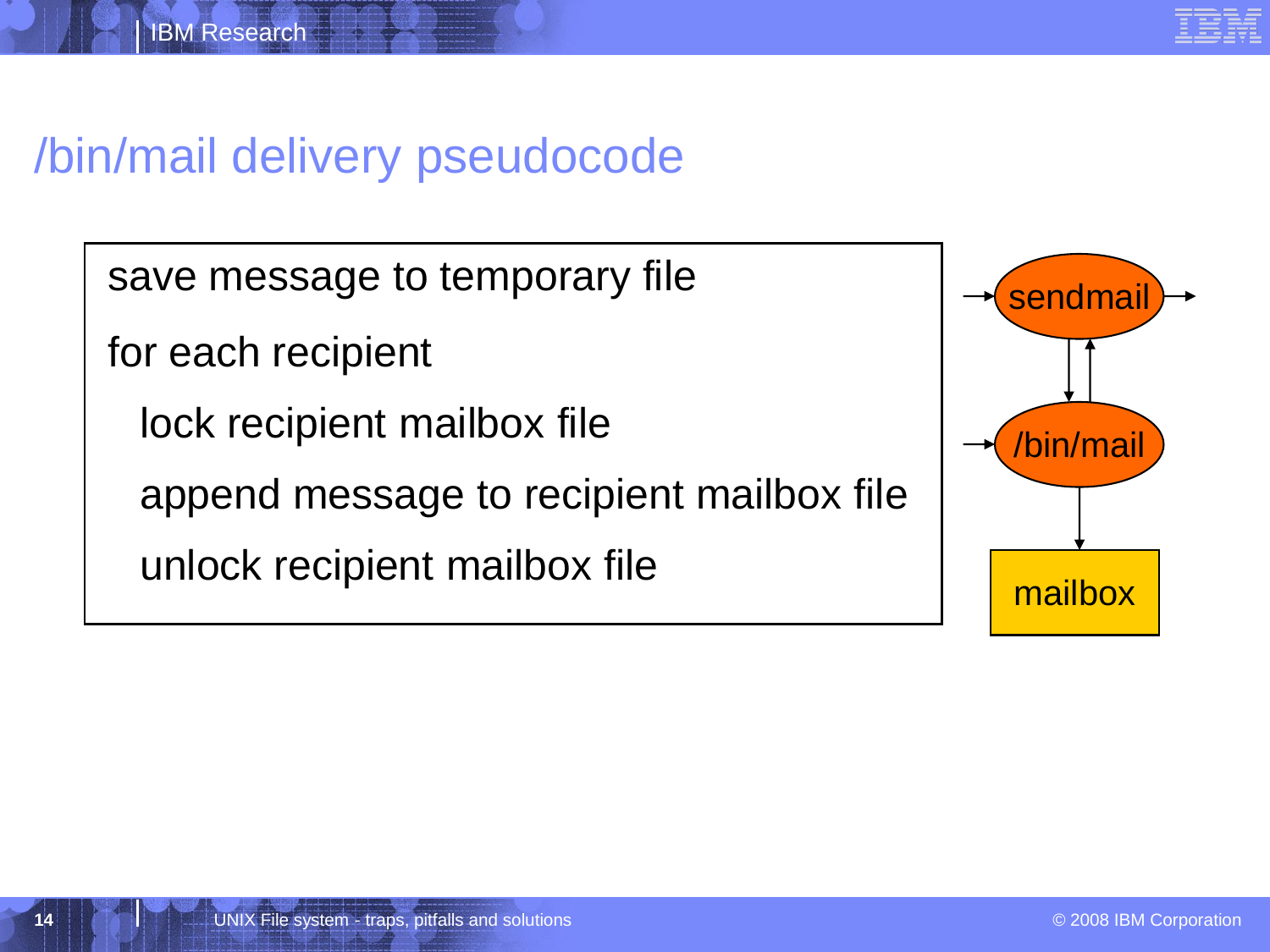

## Step 1: save message to temporary file in world-writable directory

```
char lettmp[ ] = "/tmp/maXXXXX"; /tmp is world-writable
. . .
main(argc, argv)
char **argv;
\{ \qquad \dots \qquadmktemp(lettmp); replace X's by some unique string
    unlink(lettmp); lame defense against attack
    . . . window of vulnerability here
    tmpf = fopen(lettmp, "w"); maybe open the right file, maybe not?
```
From file bin/mail.c in archive .../4BSD/Distributions/4.2BSD/src.tar.gz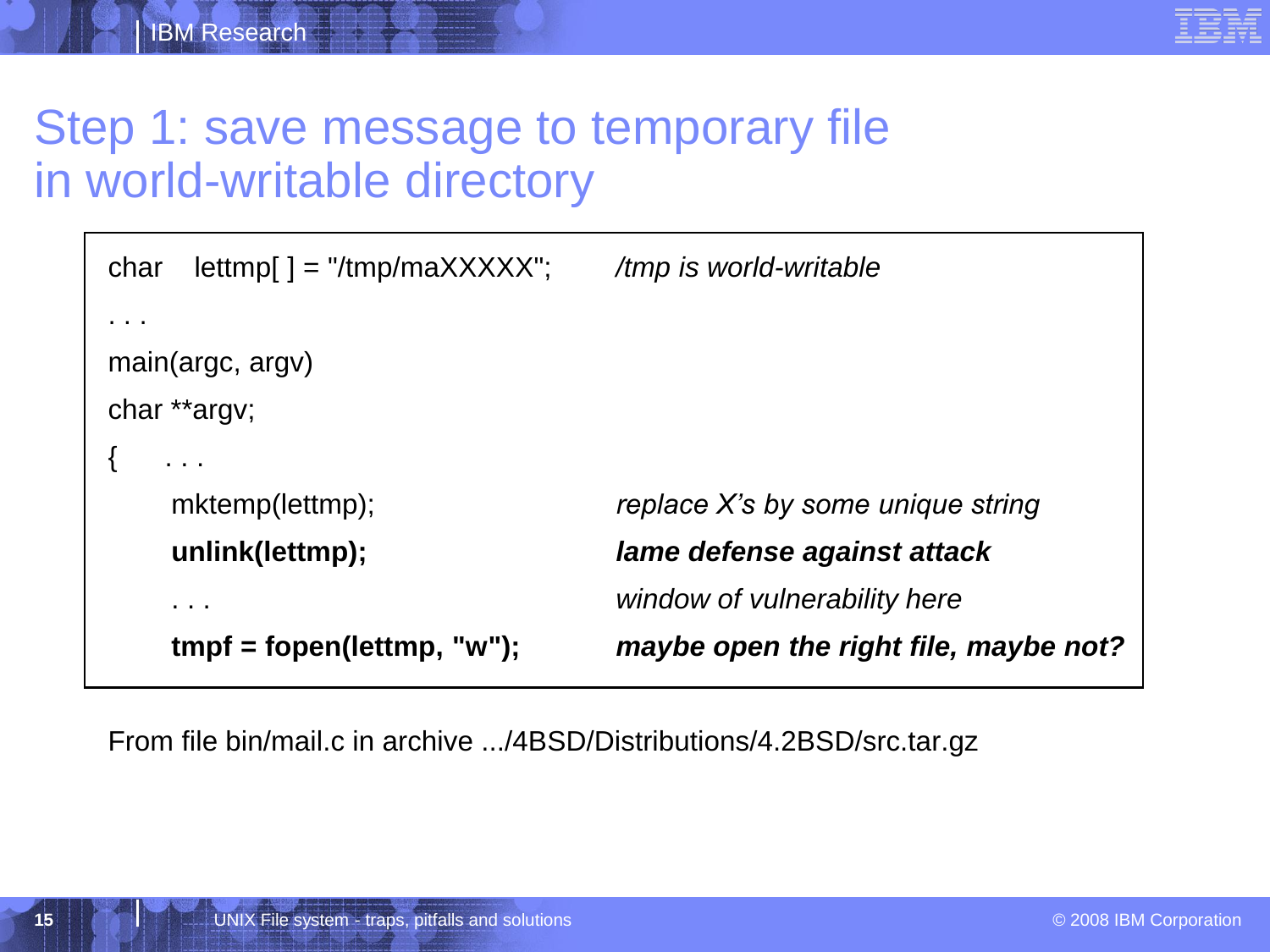

#### What can go wrong?

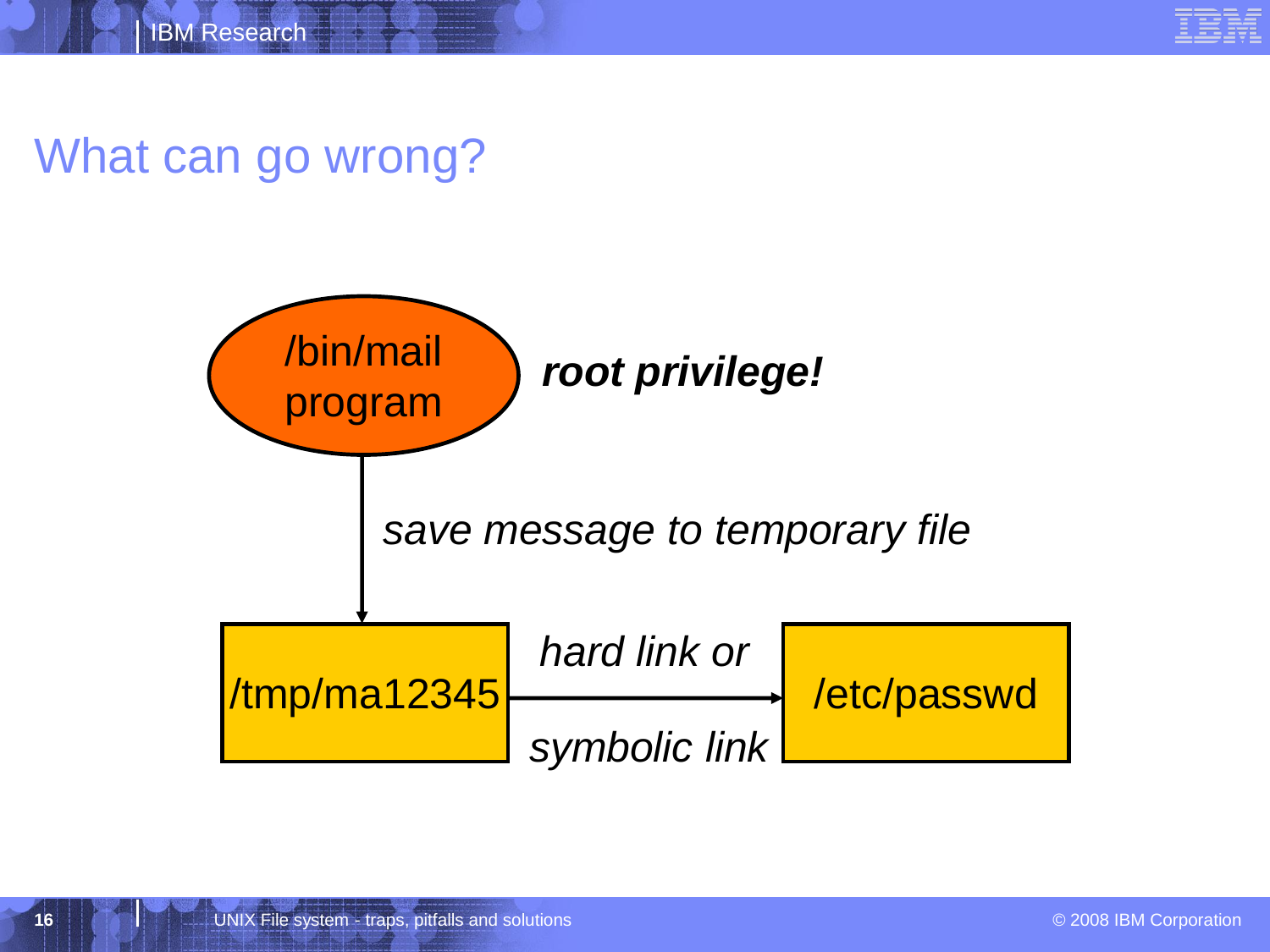

#### Step 2: append message to recipient mailbox file in world-writable directory

| if (!safefile(file))                              | lame defense against attack with symbolic |
|---------------------------------------------------|-------------------------------------------|
| return(0);                                        | links or with multiple hard links         |
| lock(file);                                       | window of vulnerability here              |
| malf = fopen(file, "a");                          | maybe open the right file, maybe not?     |
| $\sim$ $\sim$ $\sim$                              | window of opportunity here                |
| chown(file, pw->pw_uid, pw->pw_gid);<br>$cool:$ ) |                                           |
| copylet(n, malf, ORDINARY);                       | append message                            |
| fclose(malf);                                     | XXX no error checking                     |
|                                                   |                                           |
| $unlock()$ ;                                      |                                           |

From file bin/mail.c in archive .../4BSD/Distributions/4.2BSD/src.tar.gz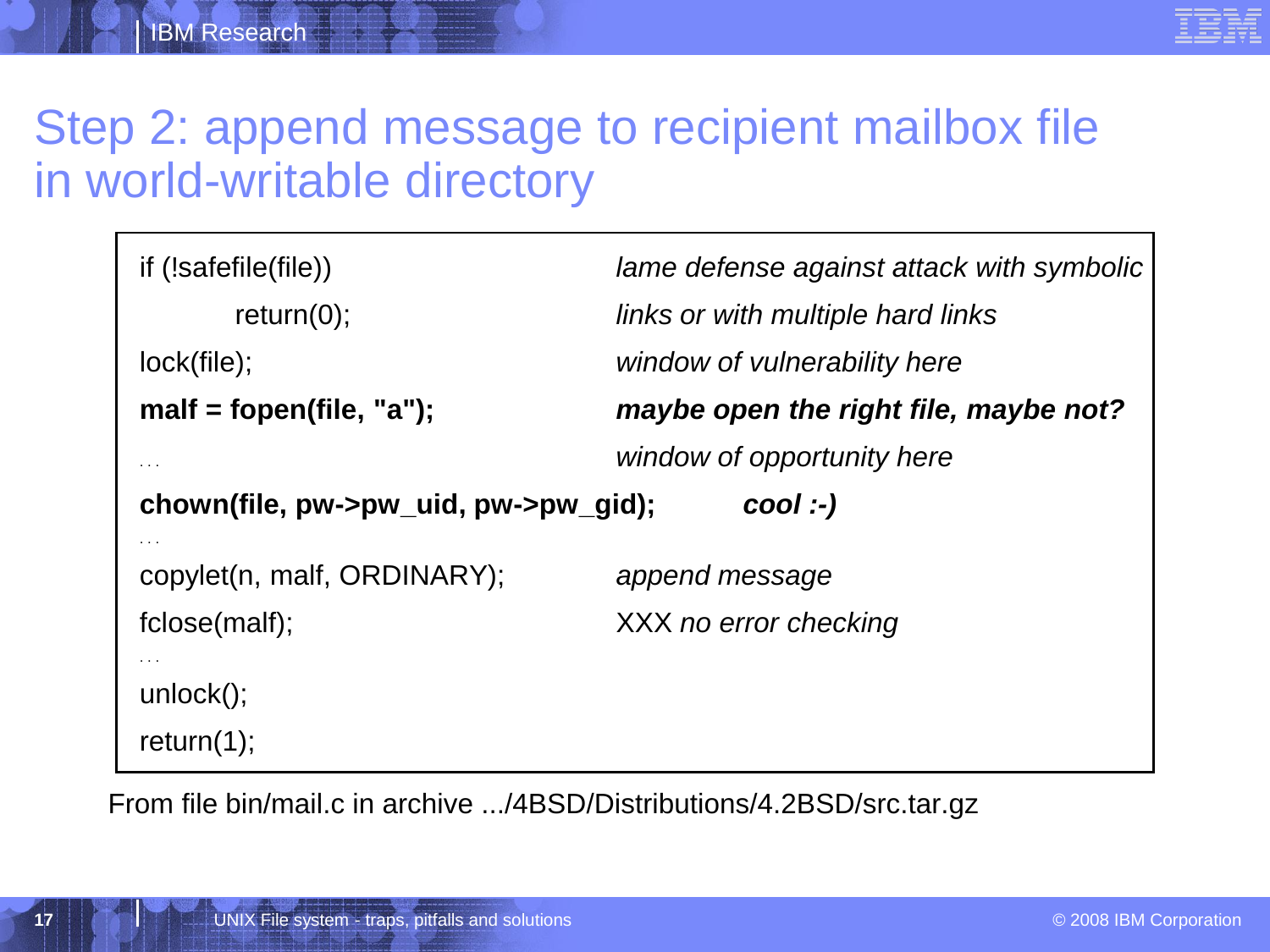

#### What can go wrong?

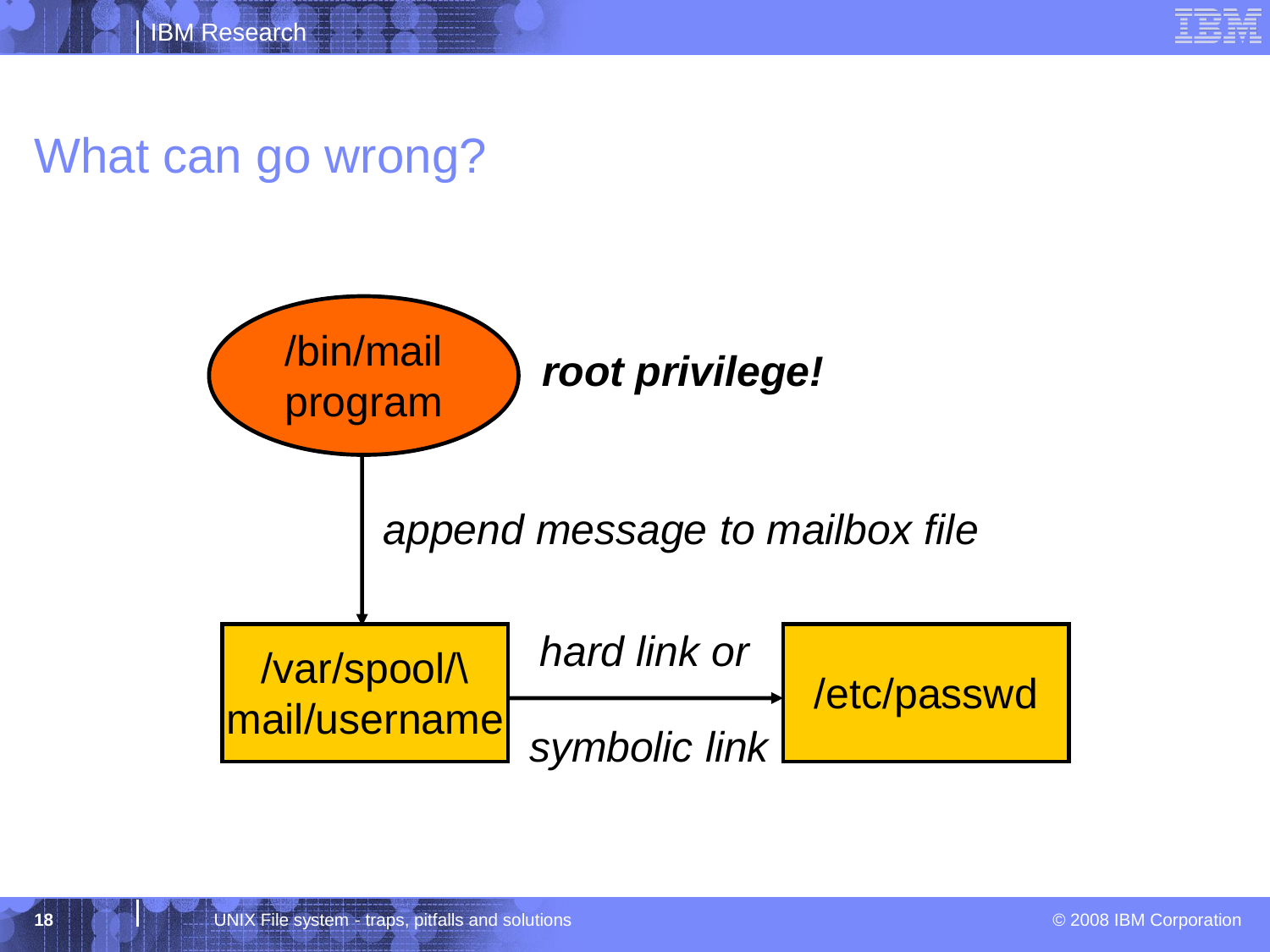# Painless to safely create file in unsafe directory

**For example, to save the message to temporary file:** 

if ((fd = open(path, O\_RDWR | **O\_CREAT | O\_EXCL**, 0600)) < 0)  $/*$  error...  $*/$ 

- Will not follow symbolic links to other files.
- Will not open an existing (hard link to) file.
- More convenient: *mkstemp()* creates a unique name and creates the file using the above technique.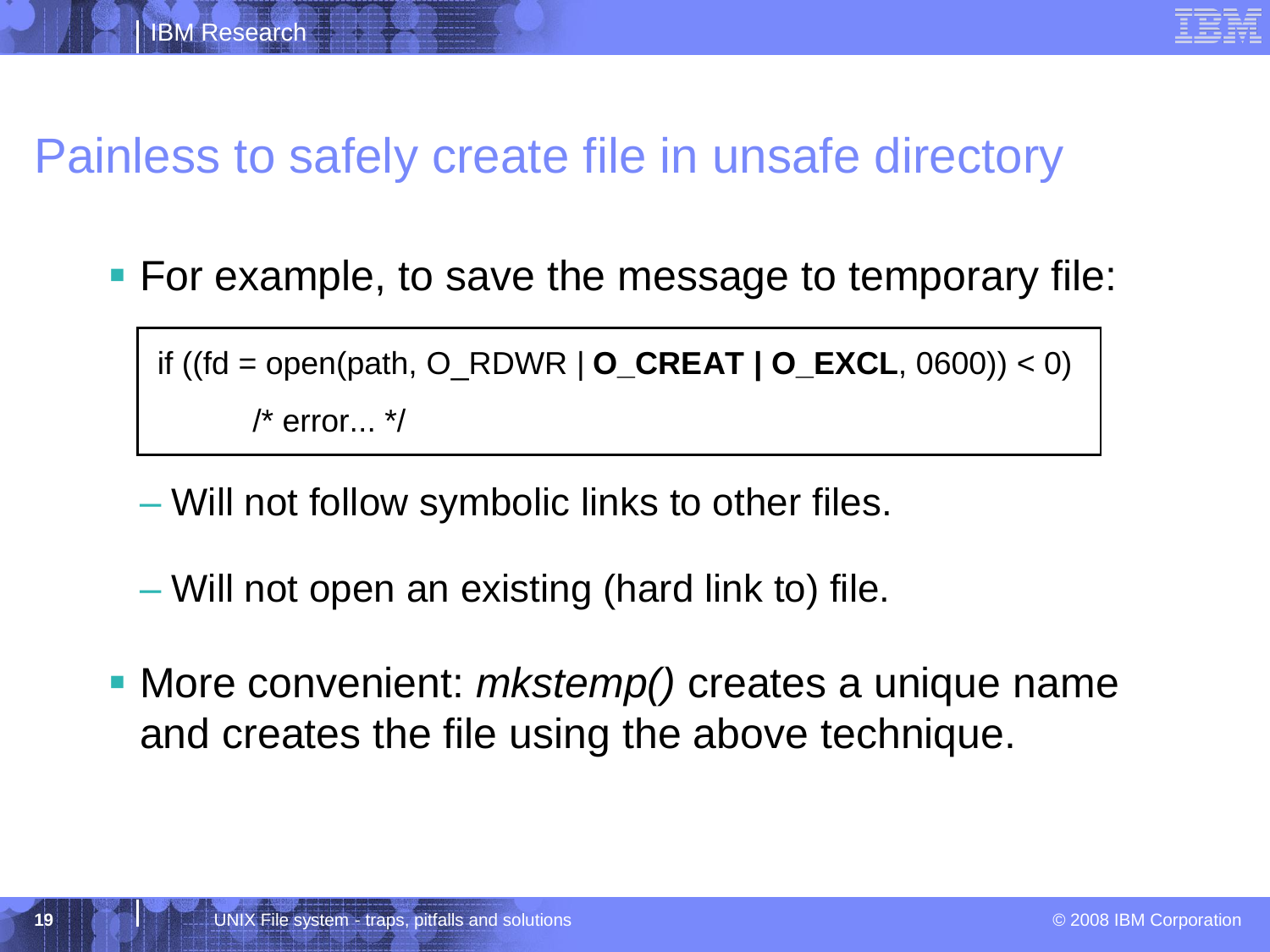

#### Painful to open existing file in unsafe directory (from Postfix MTA)

```
if ((fd = open(path, O_APPEND | O_WRONLY, 0)) < 0) will follow symlink
  /* error: open failed */
if (fstat(fd, &fstat_st) < 0) get open file attributes
  /* error: cannot get open file attributes */
if (!S_ISREG(fstat_st.st_mode) check file type
  /* error: not a regular file */
if (fstat_st.st_nlink != 1) check hard link count
  /* error: file has the wrong number of hard links */
if (lstat(path, &lstat_st) < 0 won't follow symlink
  || \text{listat}\_st.st\_dev != fstat_st.st_dev || \text{listat}\_st.st\_ino != fstat_st.st_ino)
  /* error: file was removed or replaced */
```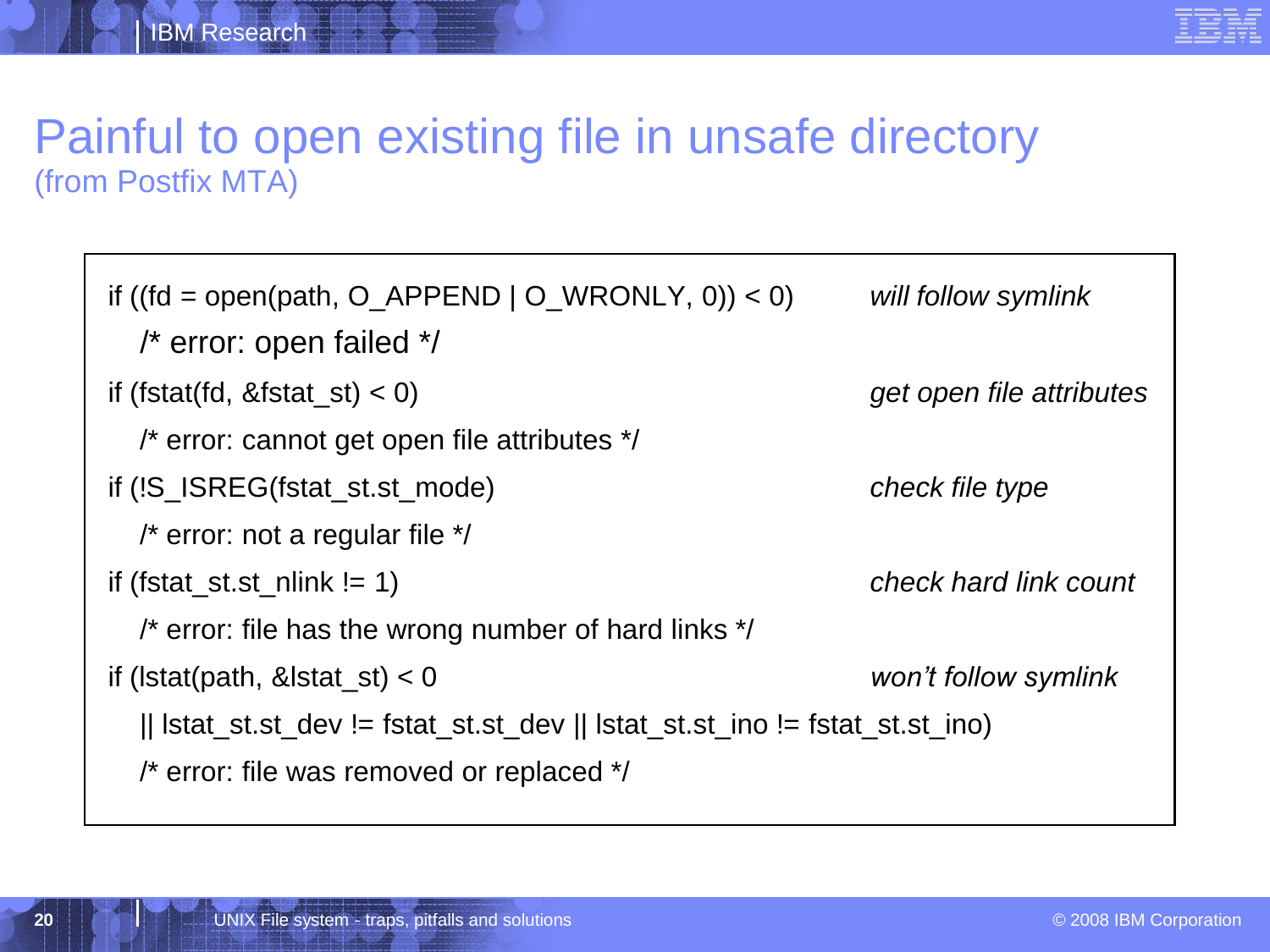# Plugging /bin/mail like vulnerabilities with world-writable directories

- Create files with *open(. .O\_CREAT | O\_EXCL. .).* This protects against symlink/hardlink attacks*.*
	- Use *mkstemp( )* to open a temporary file and to generate a unique file name at the same time.
- To open an existing file, compare *open( )*+*fstat( )* file attributes with *lstat( )* file attributes. This will expose symbolic link aliasing attacks.
	- See also: the Postfix *safe\_open( )* routine.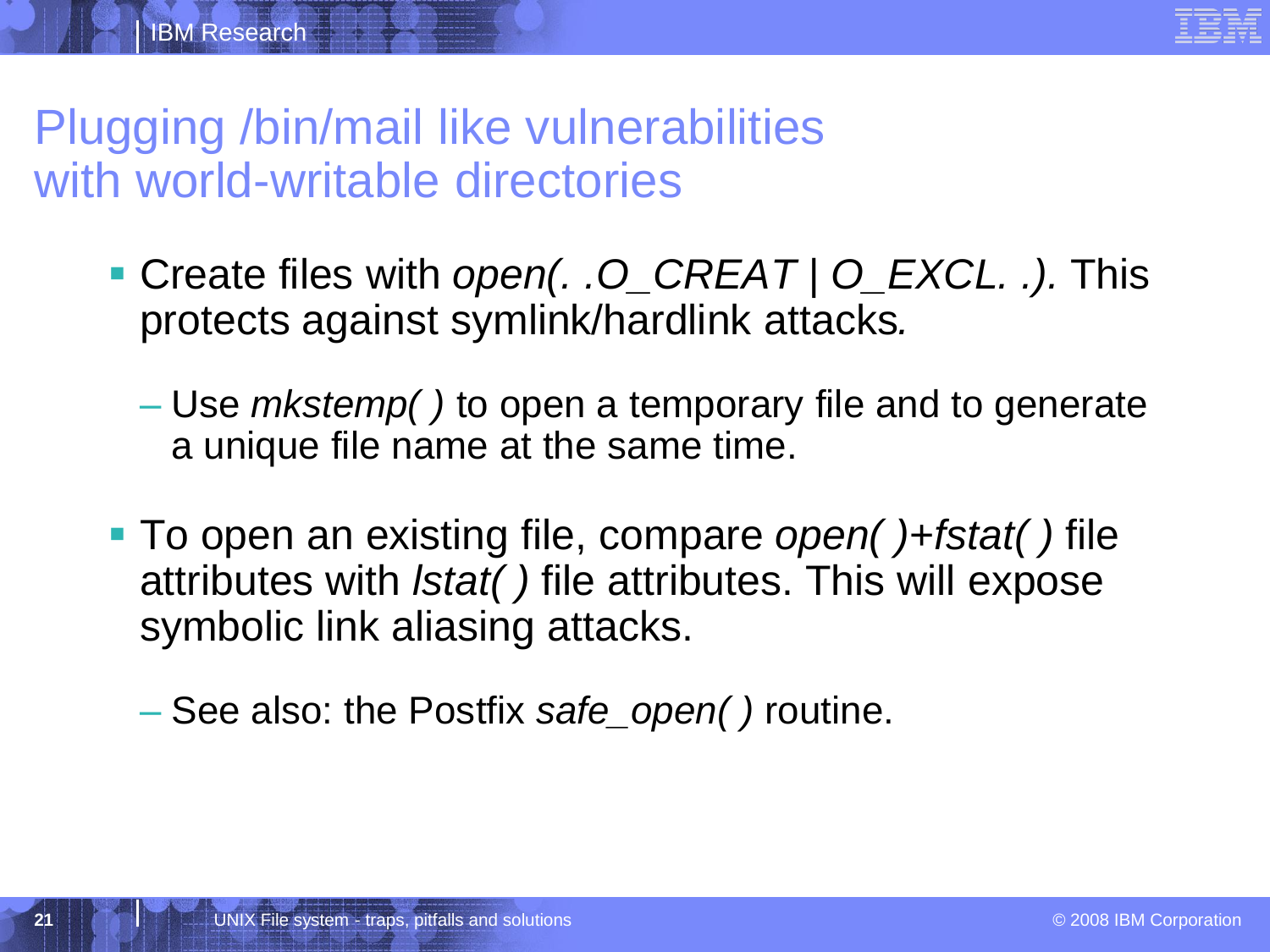## "Solutions" introduce new problems

- Widely adopted remedy: group (not world) writable */var/mail* mailbox directory.
- Unfortunately, this introduces its own set of problems.
	- All mail reader programs need extra privileges to create */var/mail/username.lock* files.
	- All mail reader programs are now part of the defense (instead of only the */bin/mail* delivery program). That is a lot more code than just */bin/mail*.
- Thus, */bin/mail* still needs to defend against attack.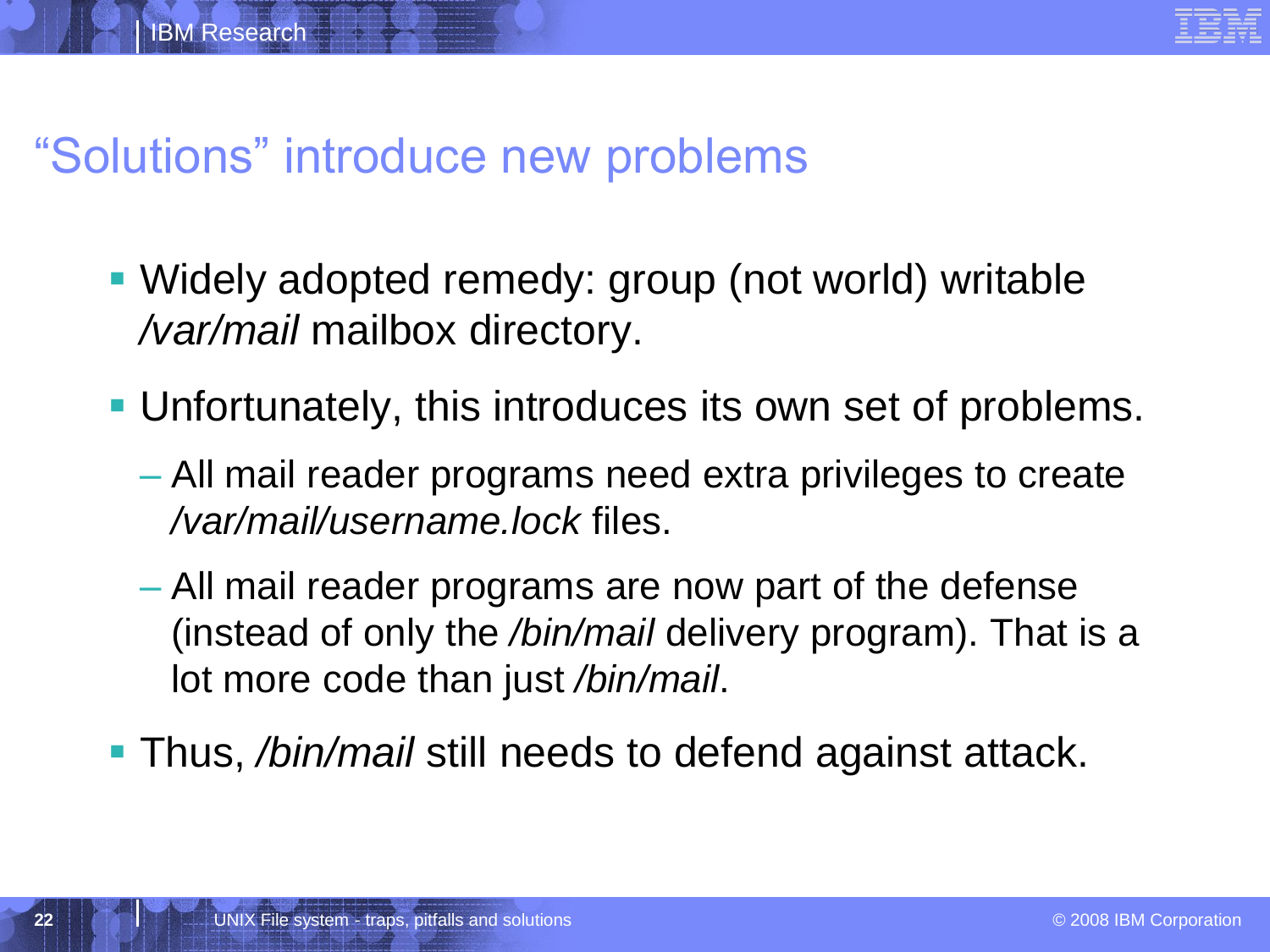

### Lessons learned

- World-writable directories are the root of a lot of evil. They are to be avoided at all cost.
- **Retrofitting security into a broken design rarely** produces a good result.
- A proper solution addresses the underlying problem and changes the mail delivery model. This of course introduces incompatibility**.**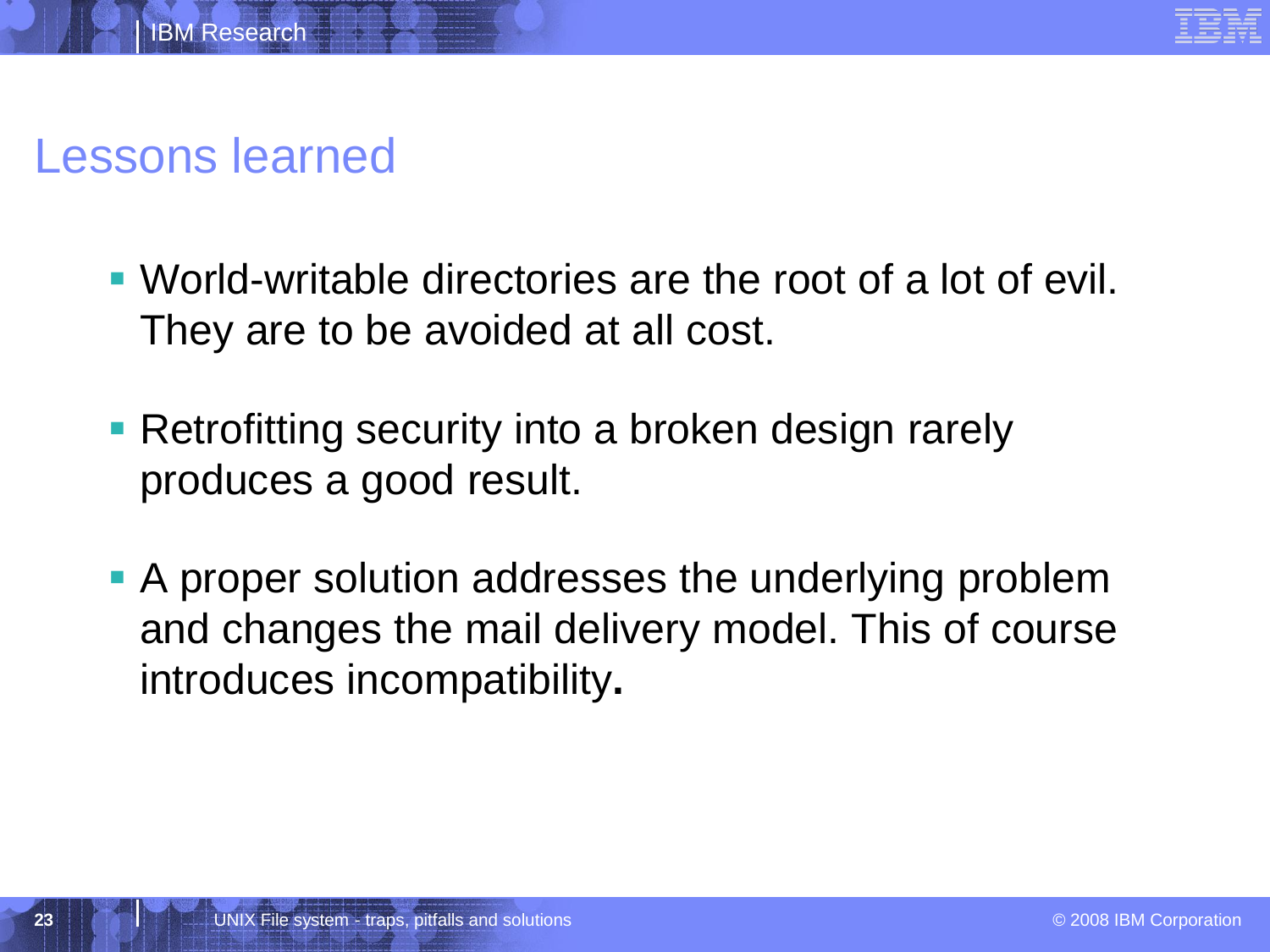

# **File system case study: The broken tree walker**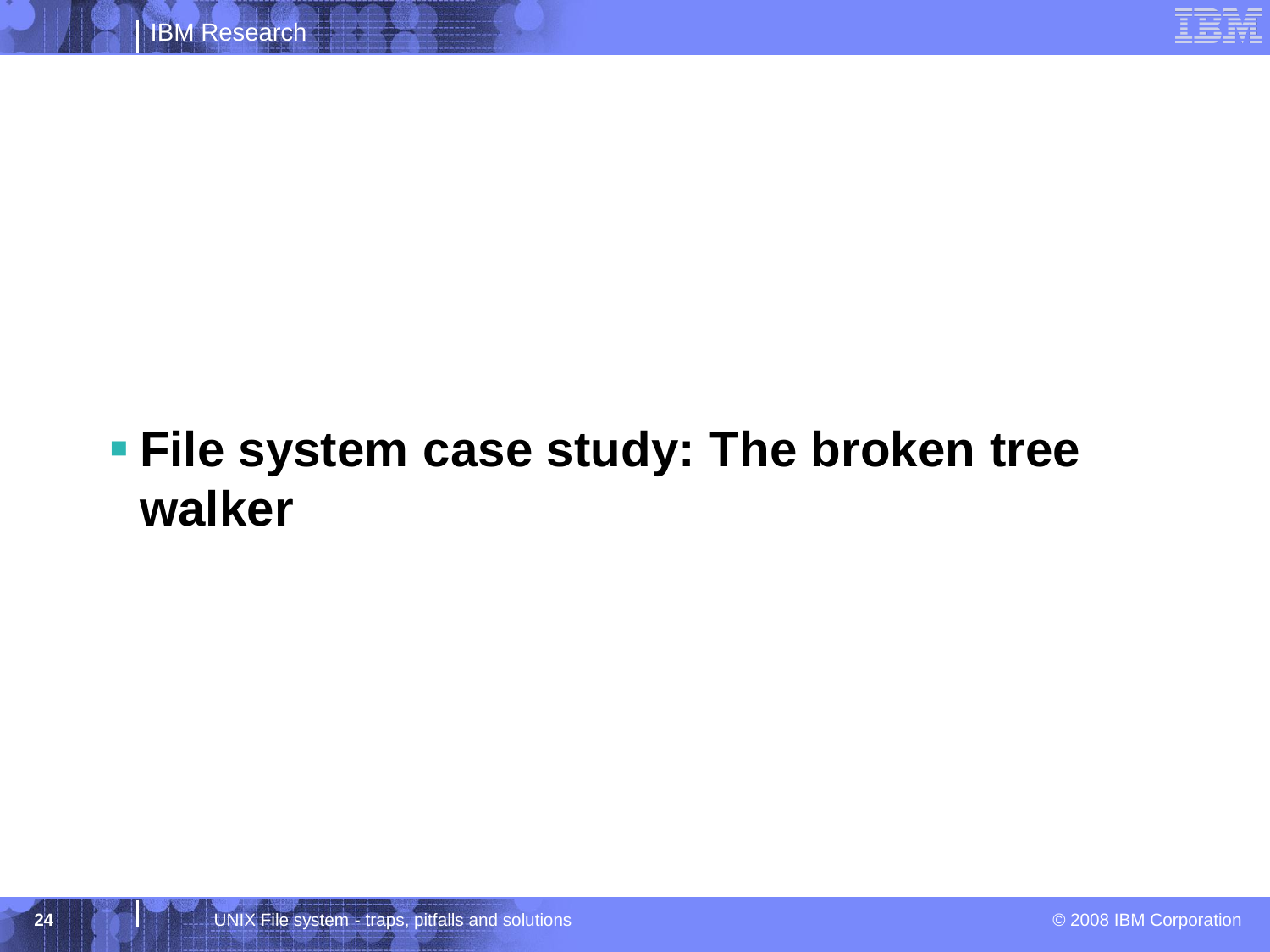

## **Overview**

- **Purpose of the privileged tree walking program.**
- **Buffer overflow problem due to mistaken assumptions** about the maximal pathname length.
- **There is no silver bullet. Long pathnames are a pain to** deal with no matter what one does.
- **How other programmers dealt with the problem.**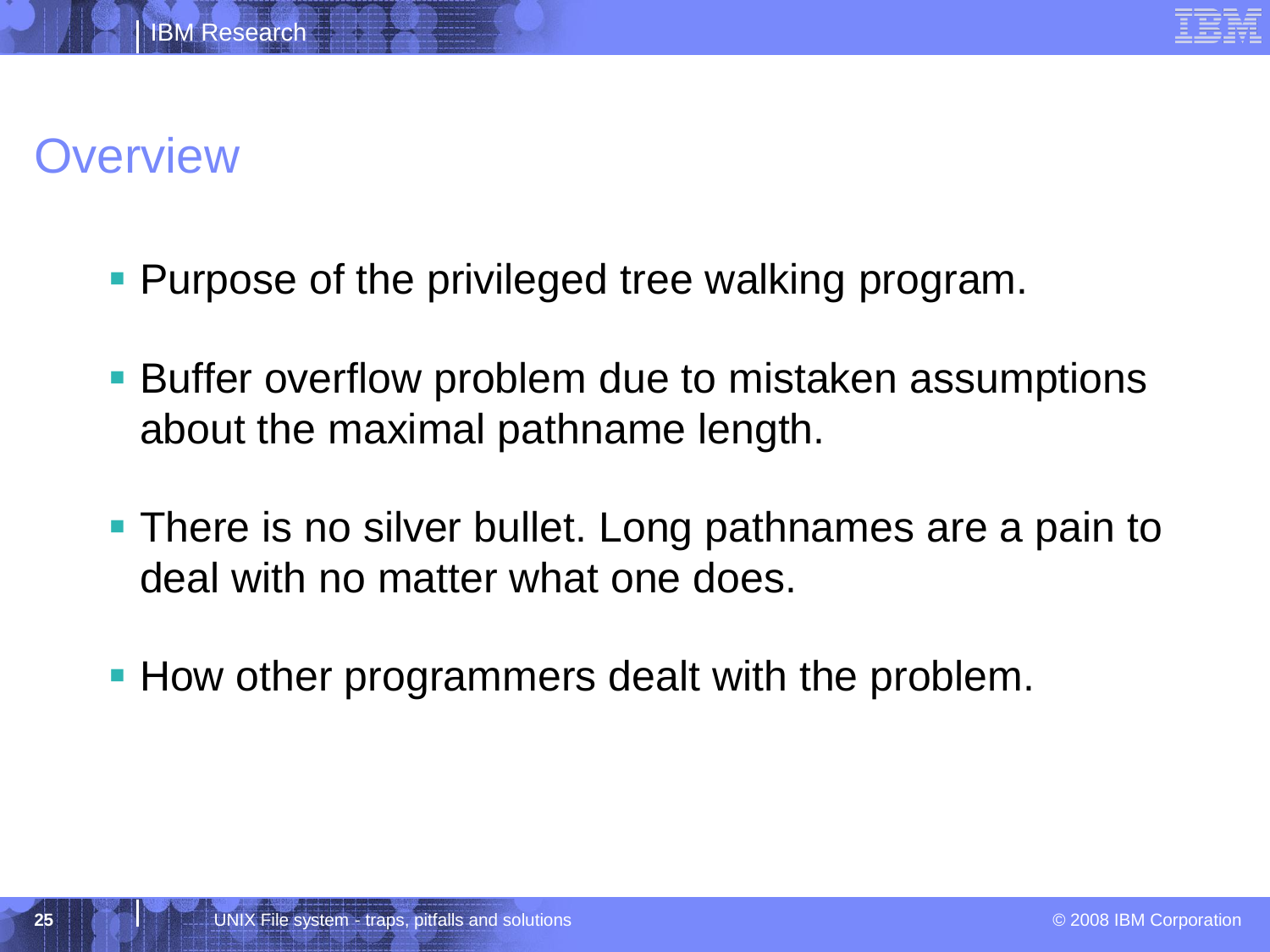

#### Tree walker purpose

- Walk down a directory tree and examine the attributes of all files.
- $\blacksquare$  This program is run while configuring the TCB<sup>1</sup> of a security system.
- **The TCB may need updating whenever new software** is installed on the system.

1TCB=Trusted Computing Base, responsible for enforcing security policy**.**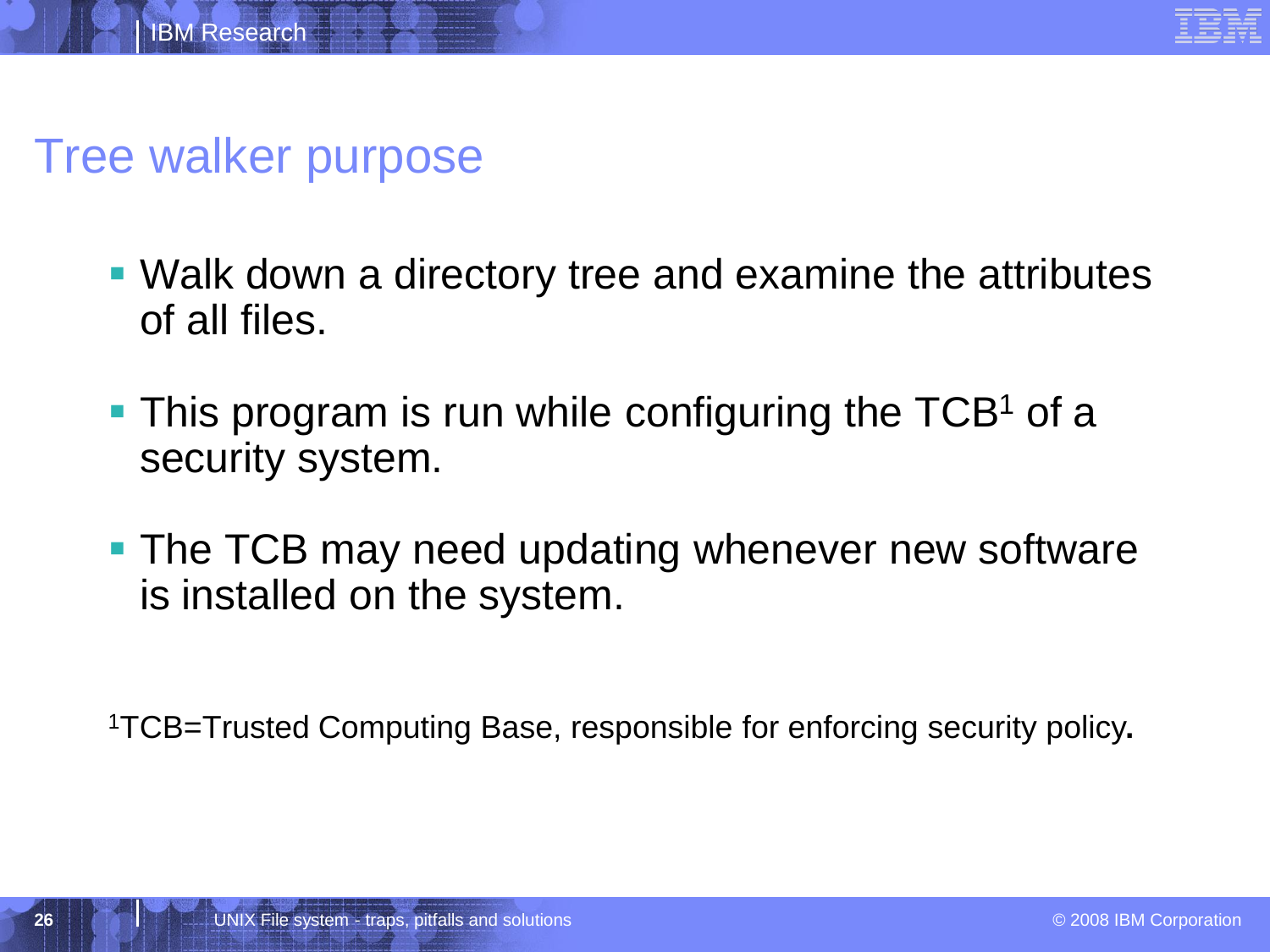



#### What can go wrong?

- **Get into trouble by following symbolic links so that you** end up in an unexpected place.
- Get into trouble with non-file objects (like those in the */proc* or */dev* directories). This is "fixed" by blacklisting portions of the file system name space.
- Get into trouble with deeply nested directory trees.

**And more**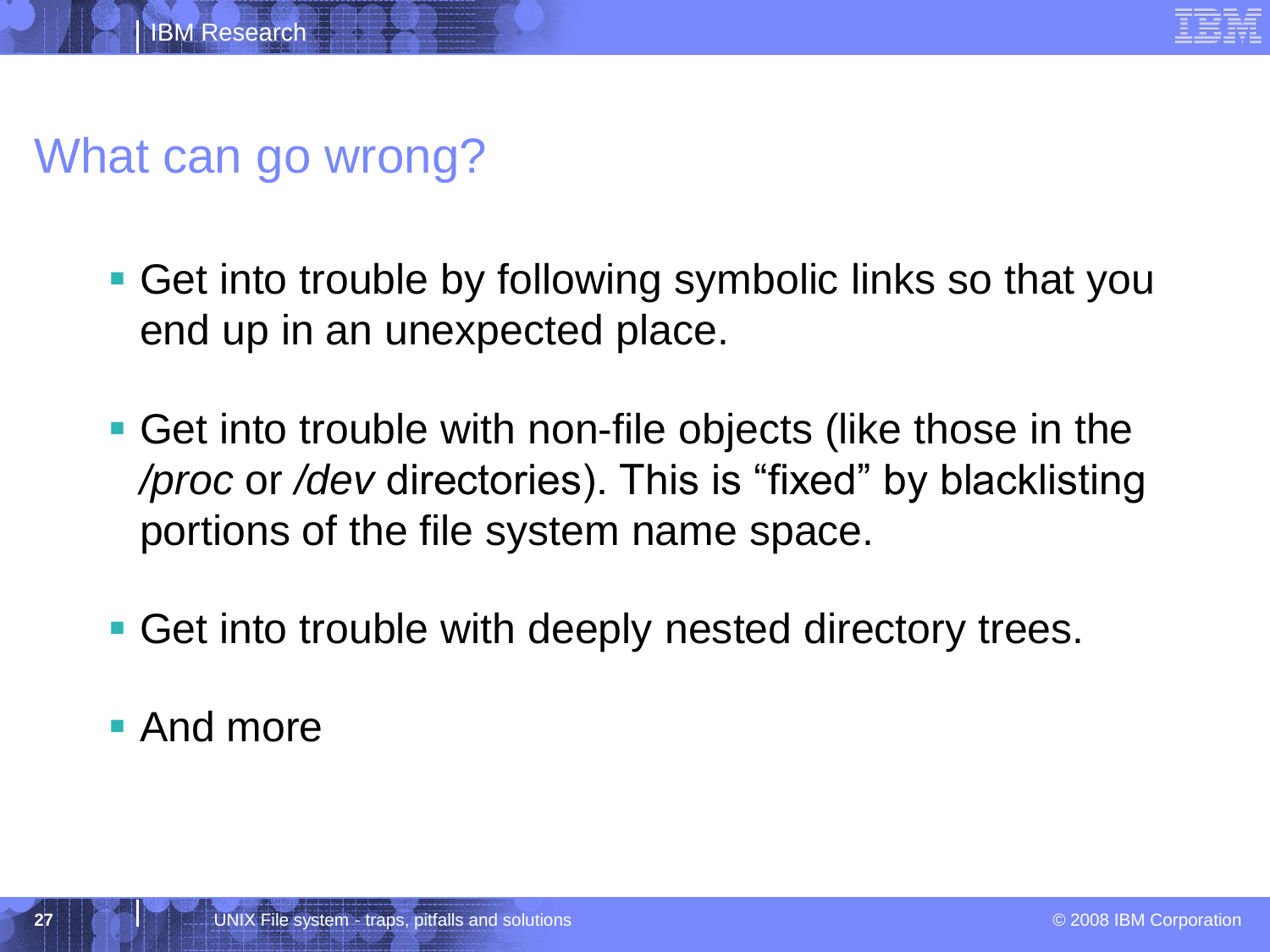#### Tree walker main loop

```
static void dir_list(char* dir_name, [other arguments omitted...])
{
  . . .
  char file_name[MAXPATHLEN];
  . . .
  for (each entry in directory dirname) {
          sprintf(file_name, "%s/%s", dir_name, entry->d_name);
          if (file_name resolves to a directory)
```
dir list(file name, [other arguments omitted...]);

Note: MAXPATHLEN (typically: 1024) is the maximal pathname length accepted by system calls such as *open( )*, *chdir( ), remove( ),* etc.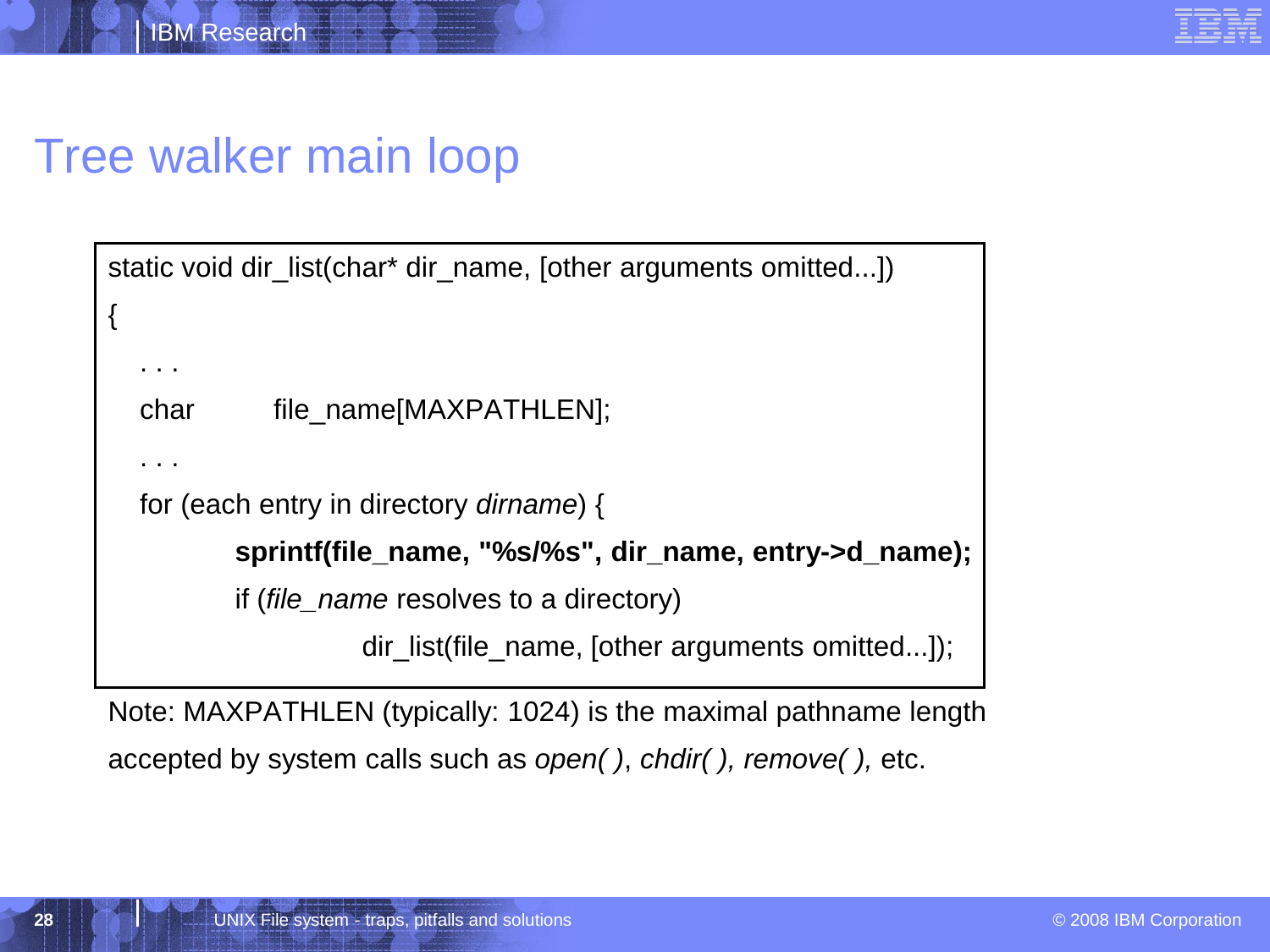

#### Tree walker vulnerability

- **Buffer overflow in a security configuration tool! Real** pathnames *can* exceed the MAXPATHLEN limit of system calls such as *open( ), chdir( ),* etc.
- **Possible remedies:** 
	- Abort if pathname length >= MAXPATHLEN.
	- Skip if pathname length >= MAXPATHLEN.
	- Pass the problem to the user of the result.
		- Use *chdir( )* to avoid system call failures within the tree walking program (requires using *fchdir*() to get back).
		- Use a variable length result buffer to avoid buffer overflows.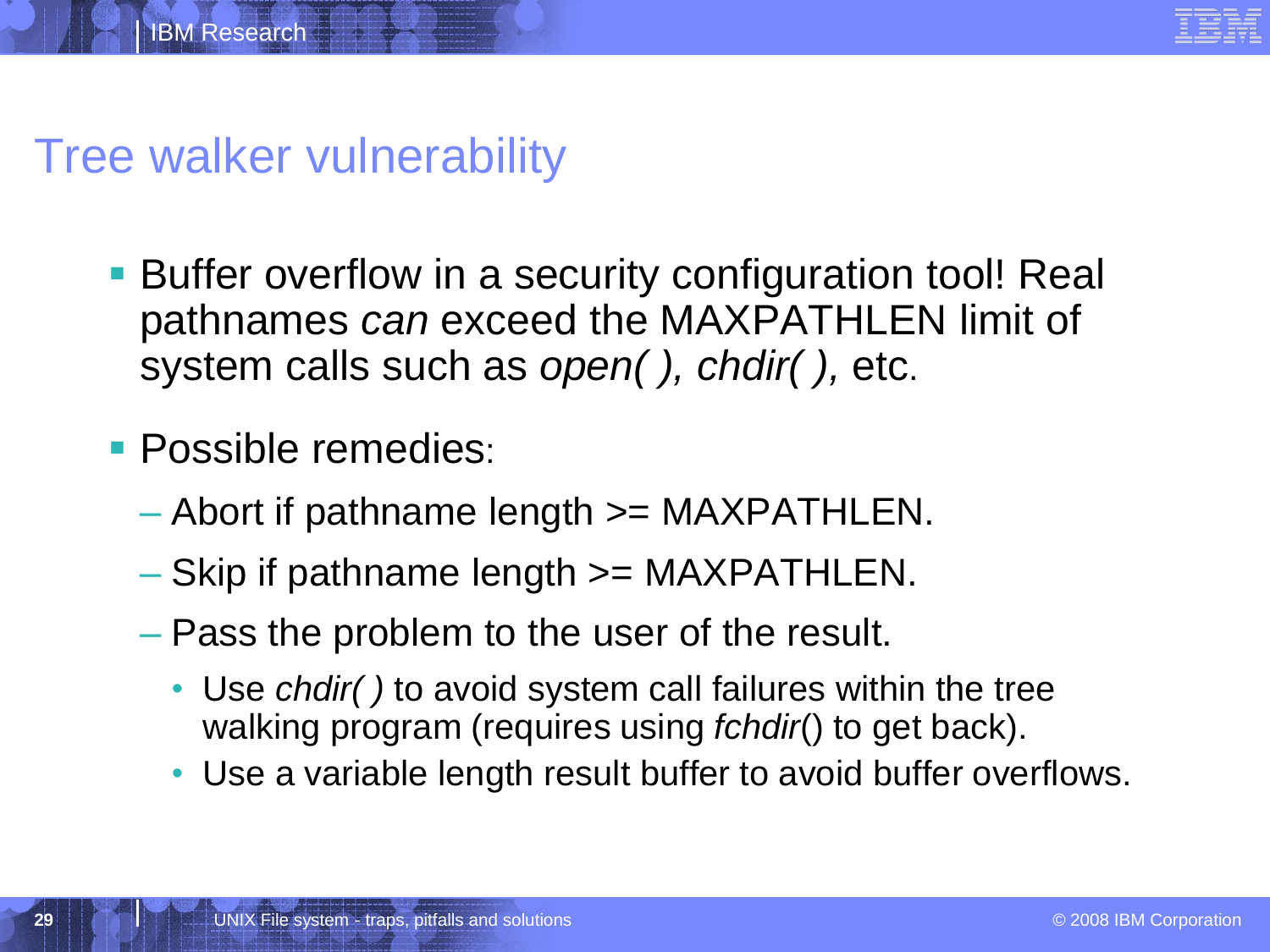

#### What did other programmers do?

- The UNIX *tar* (tape archive) format cannot store files with pathnames longer than 1024<sup>1</sup>.
- The UNIX *find* command changes directory *(chdir( ))* and leaves it to the user to handle long pathnames<sup>2</sup>.
- **Beware: changing directory can be dangerous when** the directory tree is under control by an attacker.

<sup>1</sup>See: Elizabeth Zwicky, *Torture-testing Backup and Archive Programs*.

24.4BSD, Solaris, Linux.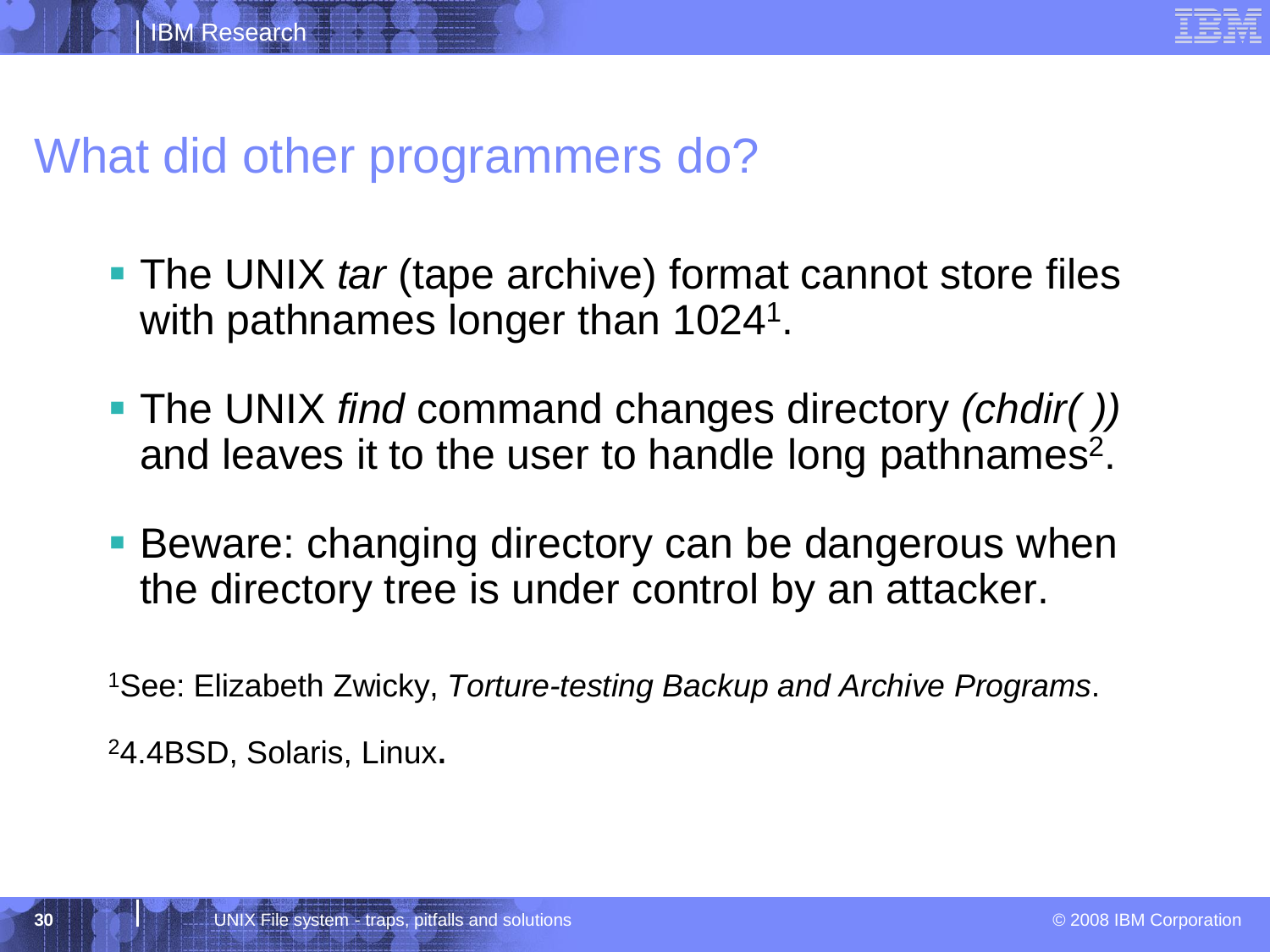#### UNIX file system lessons learned

- Exercise extreme caution when doing anything in an untrusted directory or directory tree:
	- Creating a file. Hard/symlink attacks.
	- Open existing file. Hard/symlink attacks; non-files.
	- Reading a file. Non-file objects (FIFO, device, etc).
	- Removing a file. Hard/symlink attacks.
	- Manipulating file names. Spaces, control chars, ...
	- Changing directory. Where will you go today?